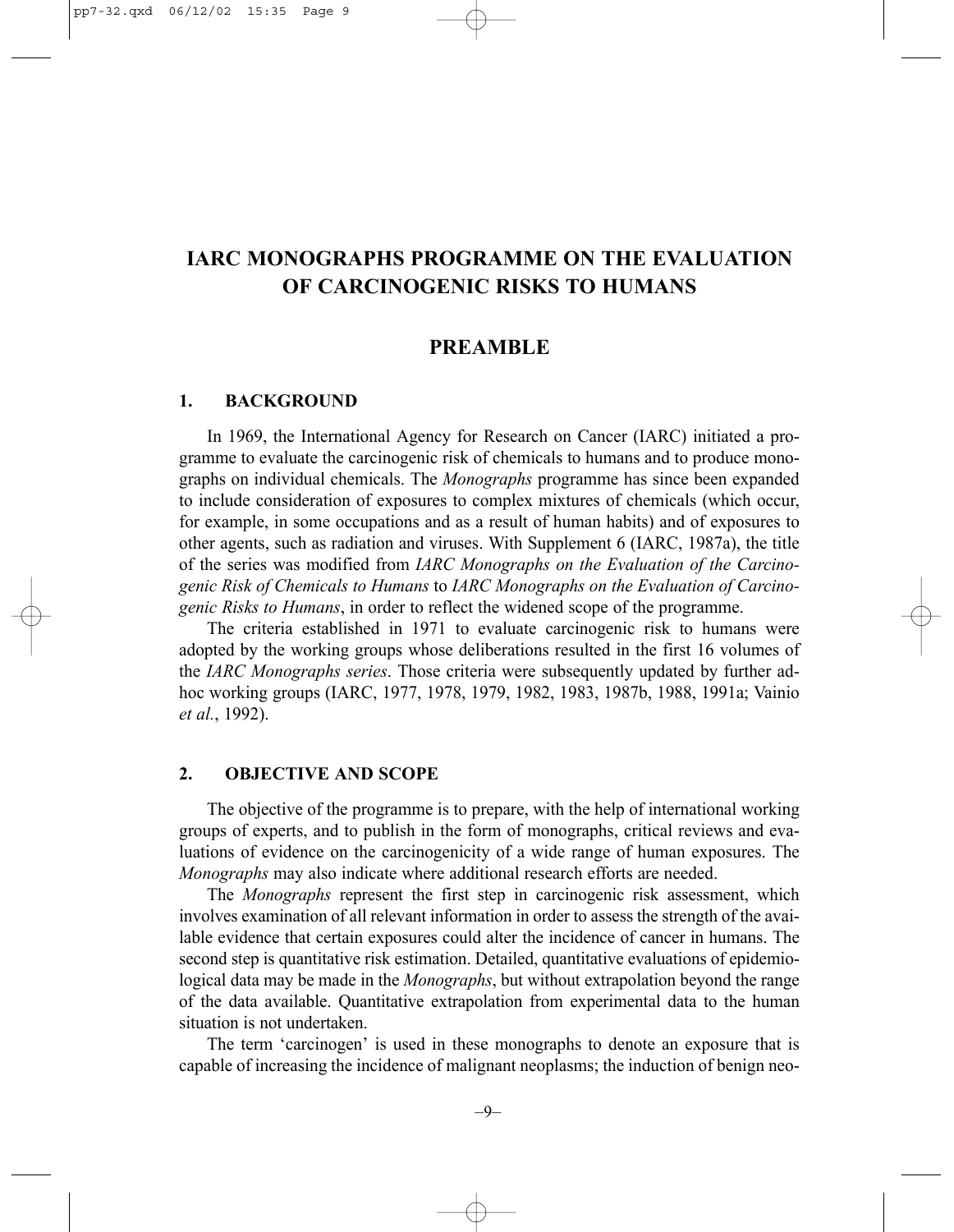plasms may in some circumstances (see p. 19) contribute to the judgement that the exposure is carcinogenic. The terms 'neoplasm' and 'tumour' are used interchangeably.

Some epidemiological and experimental studies indicate that different agents may act at different stages in the carcinogenic process, and several mechanisms may be involved. The aim of the *Monographs* has been, from their inception, to evaluate evidence of carcinogenicity at any stage in the carcinogenesis process, independently of the underlying mechanisms. Information on mechanisms may, however, be used in making the overall evaluation (IARC, 1991a; Vainio *et al.*, 1992; see also pp. 25–27).

The *Monographs* may assist national and international authorities in making risk assessments and in formulating decisions concerning any necessary preventive measures. The evaluations of IARC working groups are scientific, qualitative judgements about the evidence for or against carcinogenicity provided by the available data. These evaluations represent only one part of the body of information on which regulatory measures may be based. Other components of regulatory decisions vary from one situation to another and from country to country, responding to different socioeconomic and national priorities. **Therefore, no recommendation is given with regard to regulation or legislation, which are the responsibility of individual governments and/or other international organizations.**

The *IARC Monographs* are recognized as an authoritative source of information on the carcinogenicity of a wide range of human exposures. A survey of users in 1988 indicated that the *Monographs* are consulted by various agencies in 57 countries. About 2500 copies of each volume are printed, for distribution to governments, regulatory bodies and interested scientists. The Monographs are also available from IARC*Press* in Lyon and via the Distribution and Sales Service of the World Health Organization in Geneva.

# **3. SELECTION OF TOPICS FOR MONOGRAPHS**

Topics are selected on the basis of two main criteria: (a) there is evidence of human exposure, and (b) there is some evidence or suspicion of carcinogenicity. The term 'agent' is used to include individual chemical compounds, groups of related chemical compounds, physical agents (such as radiation) and biological factors (such as viruses). Exposures to mixtures of agents may occur in occupational exposures and as a result of personal and cultural habits (like smoking and dietary practices). Chemical analogues and compounds with biological or physical characteristics similar to those of suspected carcinogens may also be considered, even in the absence of data on a possible carcinogenic effect in humans or experimental animals.

The scientific literature is surveyed for published data relevant to an assessment of carcinogenicity. The IARC information bulletins on agents being tested for carcinogenicity (IARC, 1973–1996) and directories of on-going research in cancer epidemiology (IARC, 1976–1996) often indicate exposures that may be scheduled for future meetings. Ad-hoc working groups convened by IARC in 1984, 1989, 1991, 1993 and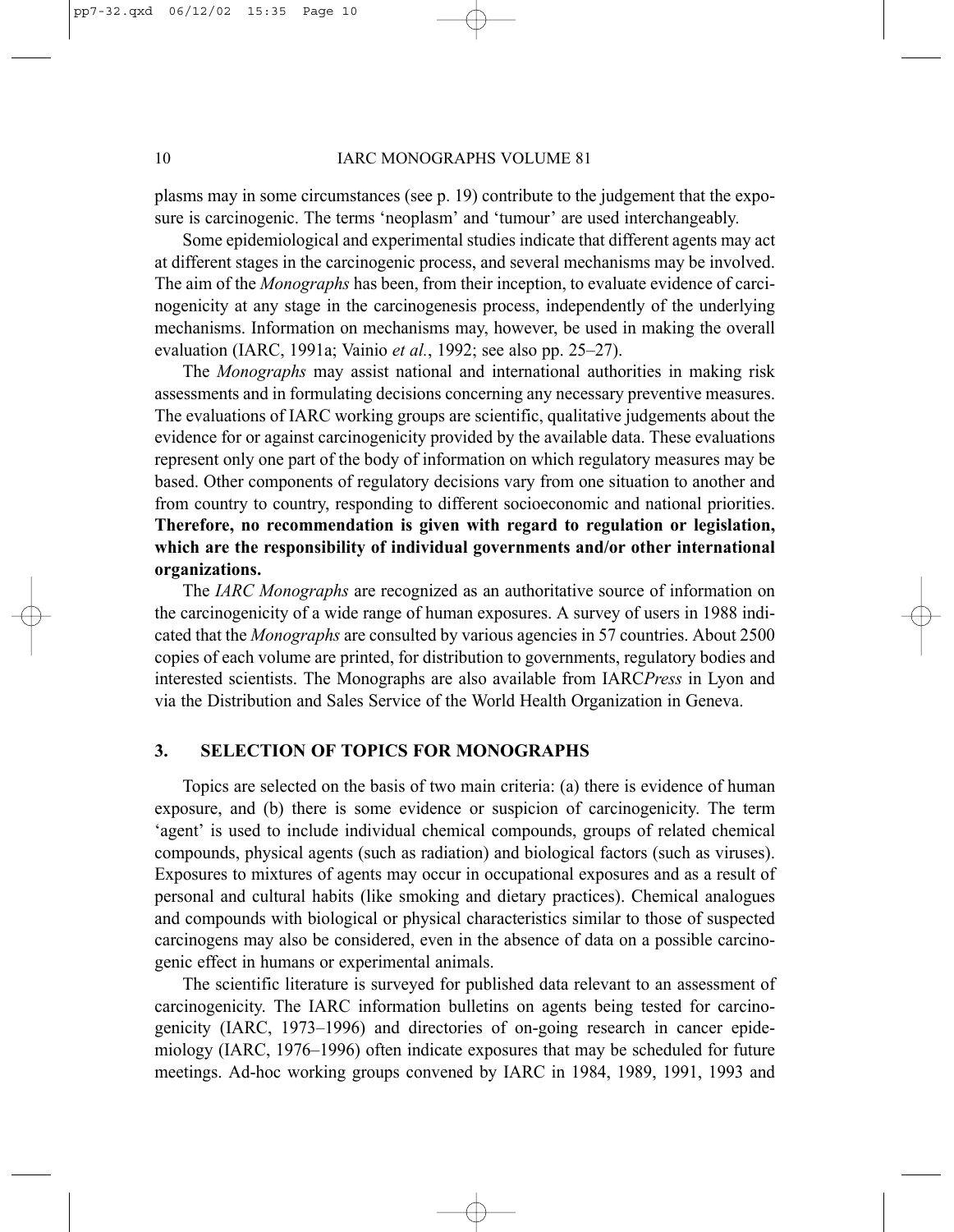1998 gave recommendations as to which agents should be evaluated in the IARC Monographs series (IARC, 1984, 1989, 1991b, 1993, 1998a,b).

As significant new data on subjects on which monographs have already been prepared become available, re-evaluations are made at subsequent meetings, and revised monographs are published.

# **4. DATA FOR MONOGRAPHS**

The *Monographs* do not necessarily cite all the literature concerning the subject of an evaluation. Only those data considered by the Working Group to be relevant to making the evaluation are included.

With regard to biological and epidemiological data, only reports that have been published or accepted for publication in the openly available scientific literature are reviewed by the working groups. In certain instances, government agency reports that have undergone peer review and are widely available are considered. Exceptions may be made on an ad-hoc basis to include unpublished reports that are in their final form and publicly available, if their inclusion is considered pertinent to making a final evaluation (see pp. 25–27). In the sections on chemical and physical properties, on analysis, on production and use and on occurrence, unpublished sources of information may be used.

### **5. THE WORKING GROUP**

Reviews and evaluations are formulated by a working group of experts. The tasks of the group are: (i) to ascertain that all appropriate data have been collected; (ii) to select the data relevant for the evaluation on the basis of scientific merit; (iii) to prepare accurate summaries of the data to enable the reader to follow the reasoning of the Working Group; (iv) to evaluate the results of epidemiological and experimental studies on cancer; (v) to evaluate data relevant to the understanding of mechanism of action; and (vi) to make an overall evaluation of the carcinogenicity of the exposure to humans.

Working Group participants who contributed to the considerations and evaluations within a particular volume are listed, with their addresses, at the beginning of each publication. Each participant who is a member of a working group serves as an individual scientist and not as a representative of any organization, government or industry. In addition, nominees of national and international agencies and industrial associations may be invited as observers.

# **6. WORKING PROCEDURES**

Approximately one year in advance of a meeting of a working group, the topics of the monographs are announced and participants are selected by IARC staff in consultation with other experts. Subsequently, relevant biological and epidemiological data are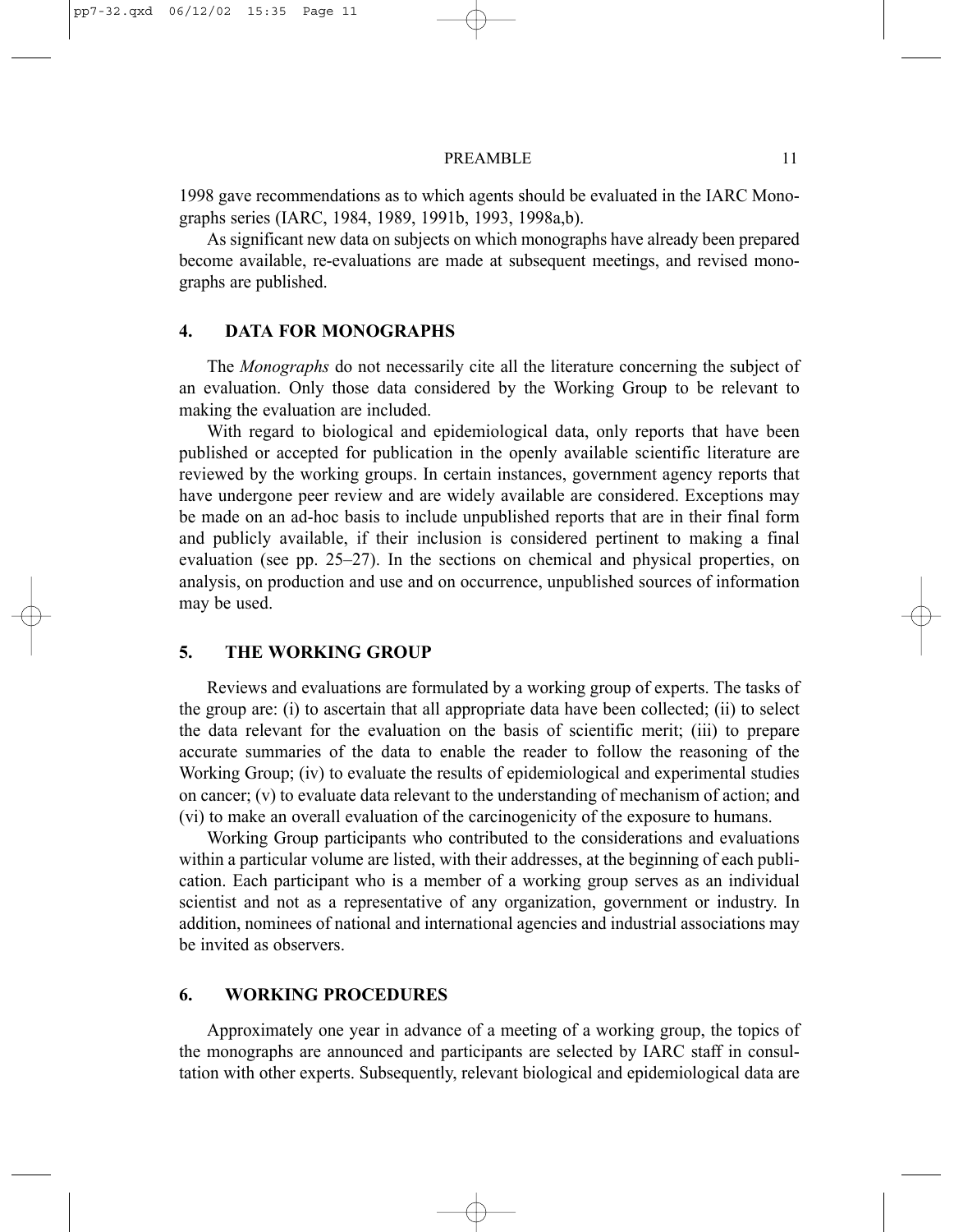collected by the Carcinogen Identification and Evaluation Unit of IARC from recognized sources of information on carcinogenesis, including data storage and retrieval systems such as MEDLINE and TOXLINE.

For chemicals and some complex mixtures, the major collection of data and the preparation of first drafts of the sections on chemical and physical properties, on analysis, on production and use and on occurrence are carried out under a separate contract funded by the United States National Cancer Institute. Representatives from industrial associations may assist in the preparation of sections on production and use. Information on production and trade is obtained from governmental and trade publications and, in some cases, by direct contact with industries. Separate production data on some agents may not be available because their publication could disclose confidential information. Information on uses may be obtained from published sources but is often complemented by direct contact with manufacturers. Efforts are made to supplement this information with data from other national and international sources.

Six months before the meeting, the material obtained is sent to meeting participants, or is used by IARC staff, to prepare sections for the first drafts of monographs. The first drafts are compiled by IARC staff and sent before the meeting to all participants of the Working Group for review.

The Working Group meets in Lyon for seven to eight days to discuss and finalize the texts of the monographs and to formulate the evaluations. After the meeting, the master copy of each monograph is verified by consulting the original literature, edited and prepared for publication. The aim is to publish monographs within six months of the Working Group meeting.

The available studies are summarized by the Working Group, with particular regard to the qualitative aspects discussed below. In general, numerical findings are indicated as they appear in the original report; units are converted when necessary for easier comparison. The Working Group may conduct additional analyses of the published data and use them in their assessment of the evidence; the results of such supplementary analyses are given in square brackets. When an important aspect of a study, directly impinging on its interpretation, should be brought to the attention of the reader, a comment is given in square brackets.

# **7. EXPOSURE DATA**

Sections that indicate the extent of past and present human exposure, the sources of exposure, the people most likely to be exposed and the factors that contribute to the exposure are included at the beginning of each monograph.

Most monographs on individual chemicals, groups of chemicals or complex mixtures include sections on chemical and physical data, on analysis, on production and use and on occurrence. In monographs on, for example, physical agents, occupational exposures and cultural habits, other sections may be included, such as: historical perspectives, description of an industry or habit, chemistry of the complex mixture or taxonomy. Mono-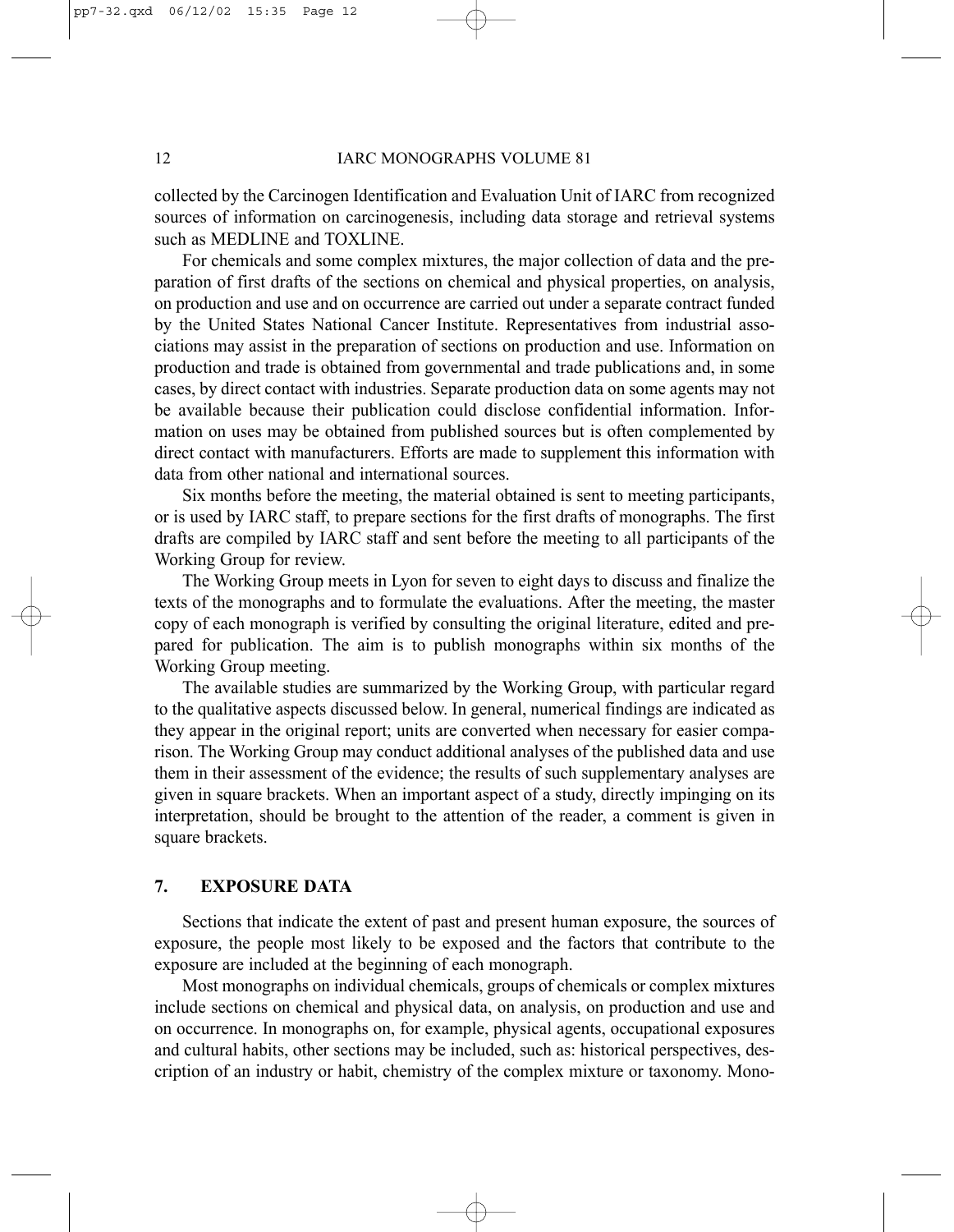graphs on biological agents have sections on structure and biology, methods of detection, epidemiology of infection and clinical disease other than cancer.

For chemical exposures, the Chemical Abstracts Services Registry Number, the latest Chemical Abstracts Primary Name and the IUPAC Systematic Name are recorded; other synonyms are given, but the list is not necessarily comprehensive. For biological agents, taxonomy and structure are described, and the degree of variability is given, when applicable.

Information on chemical and physical properties and, in particular, data relevant to identification, occurrence and biological activity are included. For biological agents, mode of replication, life cycle, target cells, persistence and latency and host response are given. A description of technical products of chemicals includes trade names, relevant specifications and available information on composition and impurities. Some of the trade names given may be those of mixtures in which the agent being evaluated is only one of the ingredients.

The purpose of the section on analysis or detection is to give the reader an overview of current methods, with emphasis on those widely used for regulatory purposes. Methods for monitoring human exposure are also given, when available. No critical evaluation or recommendation of any of the methods is meant or implied. The IARC published a series of volumes, *Environmental Carcinogens: Methods of Analysis and Exposure Measurement* (IARC, 1978–93), that describe validated methods for analysing a wide variety of chemicals and mixtures. For biological agents, methods of detection and exposure assessment are described, including their sensitivity, specificity and reproducibility.

The dates of first synthesis and of first commercial production of a chemical or mixture are provided; for agents which do not occur naturally, this information may allow a reasonable estimate to be made of the date before which no human exposure to the agent could have occurred. The dates of first reported occurrence of an exposure are also provided. In addition, methods of synthesis used in past and present commercial production and different methods of production which may give rise to different impurities are described.

Data on production, international trade and uses are obtained for representative regions, which usually include Europe, Japan and the United States of America. It should not, however, be inferred that those areas or nations are necessarily the sole or major sources or users of the agent. Some identified uses may not be current or major applications, and the coverage is not necessarily comprehensive. In the case of drugs, mention of their therapeutic uses does not necessarily represent current practice, nor does it imply judgement as to their therapeutic efficacy.

Information on the occurrence of an agent or mixture in the environment is obtained from data derived from the monitoring and surveillance of levels in occupational environments, air, water, soil, foods and animal and human tissues. When available, data on the generation, persistence and bioaccumulation of the agent are also included. In the case of mixtures, industries, occupations or processes, information is given about all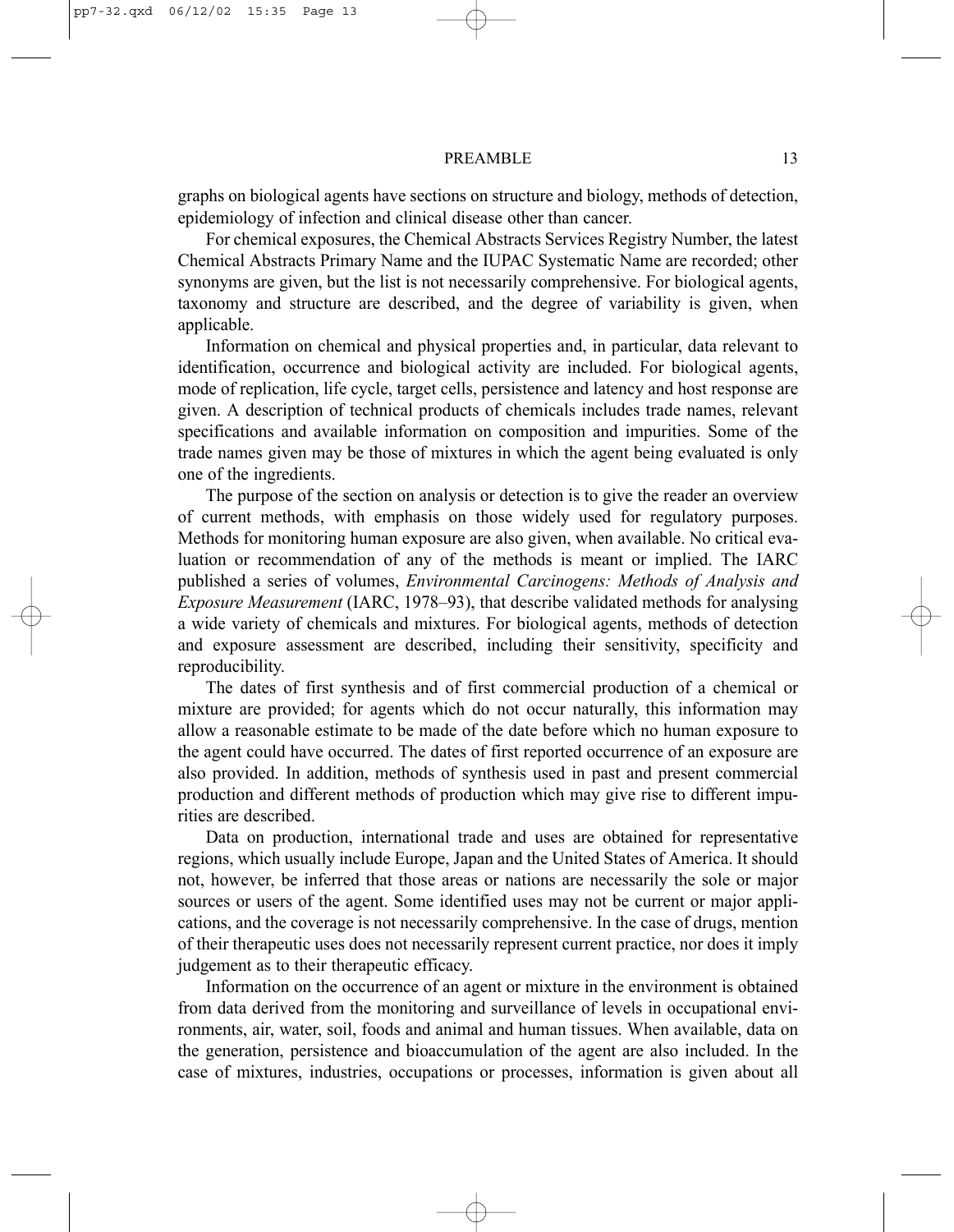agents present. For processes, industries and occupations, a historical description is also given, noting variations in chemical composition, physical properties and levels of occupational exposure with time and place. For biological agents, the epidemiology of infection is described.

Statements concerning regulations and guidelines (e.g., pesticide registrations, maximal levels permitted in foods, occupational exposure limits) are included for some countries as indications of potential exposures, but they may not reflect the most recent situation, since such limits are continuously reviewed and modified. The absence of information on regulatory status for a country should not be taken to imply that that country does not have regulations with regard to the exposure. For biological agents, legislation and control, including vaccines and therapy, are described.

# **8. STUDIES OF CANCER IN HUMANS**

#### (*a*) *Types of studies considered*

Three types of epidemiological studies of cancer contribute to the assessment of carcinogenicity in humans—cohort studies, case–control studies and correlation (or ecological) studies. Rarely, results from randomized trials may be available. Case series and case reports of cancer in humans may also be reviewed.

Cohort and case–control studies relate the exposures under study to the occurrence of cancer in individuals and provide an estimate of relative risk (ratio of incidence or mortality in those exposed to incidence or mortality in those not exposed) as the main measure of association.

In correlation studies, the units of investigation are usually whole populations (e.g. in particular geographical areas or at particular times), and cancer frequency is related to a summary measure of the exposure of the population to the agent, mixture or exposure circumstance under study. Because individual exposure is not documented, however, a causal relationship is less easy to infer from correlation studies than from cohort and case–control studies. Case reports generally arise from a suspicion, based on clinical experience, that the concurrence of two events—that is, a particular exposure and occurrence of a cancer—has happened rather more frequently than would be expected by chance. Case reports usually lack complete ascertainment of cases in any population, definition or enumeration of the population at risk and estimation of the expected number of cases in the absence of exposure. The uncertainties surrounding interpretation of case reports and correlation studies make them inadequate, except in rare instances, to form the sole basis for inferring a causal relationship. When taken together with case–control and cohort studies, however, relevant case reports or correlation studies may add materially to the judgement that a causal relationship is present.

Epidemiological studies of benign neoplasms, presumed preneoplastic lesions and other end-points thought to be relevant to cancer are also reviewed by working groups. They may, in some instances, strengthen inferences drawn from studies of cancer itself.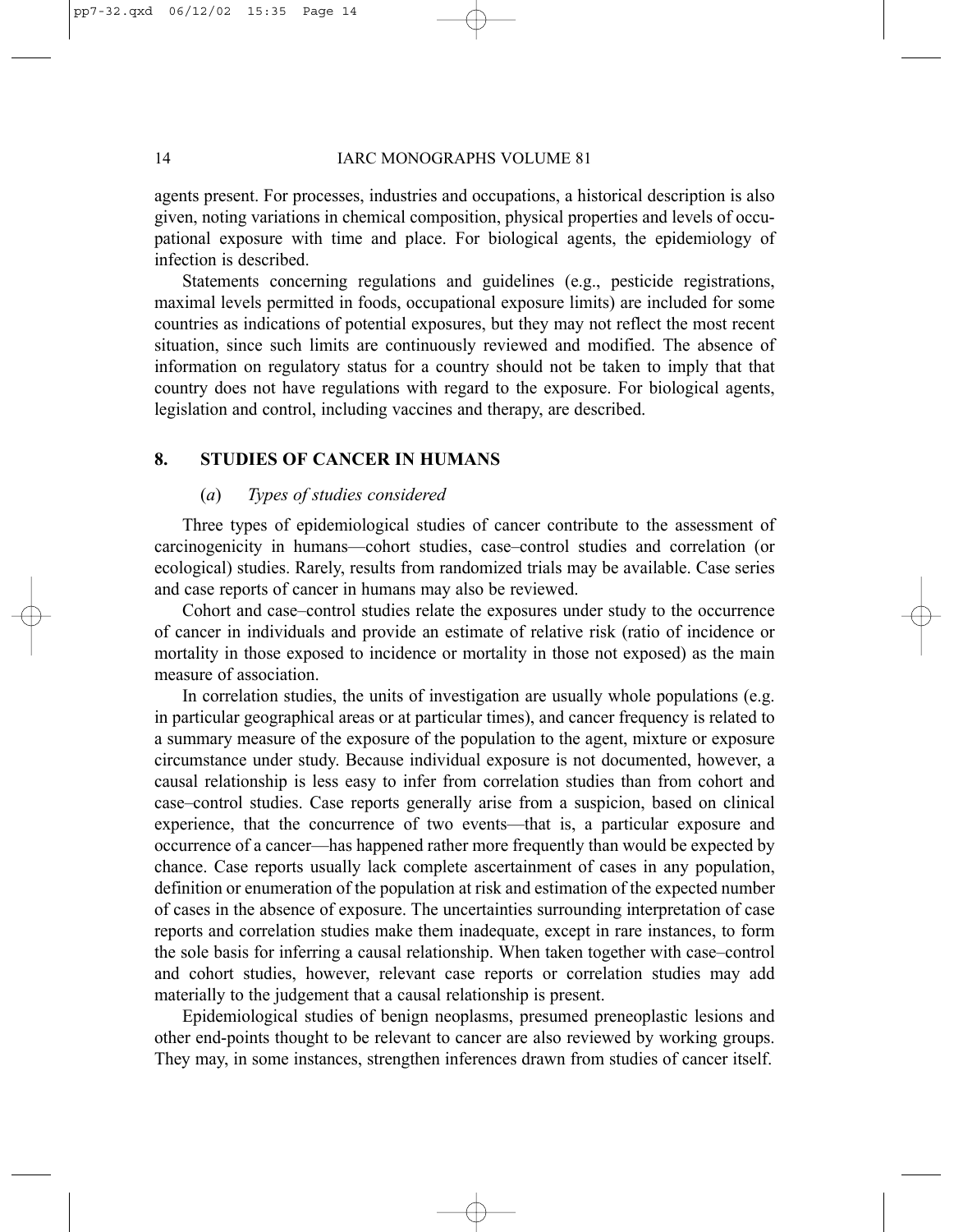### (*b*) *Quality of studies considered*

The Monographs are not intended to summarize all published studies. Those that are judged to be inadequate or irrelevant to the evaluation are generally omitted. They may be mentioned briefly, particularly when the information is considered to be a useful supplement to that in other reports or when they provide the only data available. Their inclusion does not imply acceptance of the adequacy of the study design or of the analysis and interpretation of the results, and limitations are clearly outlined in square brackets at the end of the study description.

It is necessary to take into account the possible roles of bias, confounding and chance in the interpretation of epidemiological studies. By 'bias' is meant the operation of factors in study design or execution that lead erroneously to a stronger or weaker association than in fact exists between disease and an agent, mixture or exposure circumstance. By 'confounding' is meant a situation in which the relationship with disease is made to appear stronger or weaker than it truly is as a result of an association between the apparent causal factor and another factor that is associated with either an increase or decrease in the incidence of the disease. In evaluating the extent to which these factors have been minimized in an individual study, working groups consider a number of aspects of design and analysis as described in the report of the study. Most of these considerations apply equally to case–control, cohort and correlation studies. Lack of clarity of any of these aspects in the reporting of a study can decrease its credibility and the weight given to it in the final evaluation of the exposure.

Firstly, the study population, disease (or diseases) and exposure should have been well defined by the authors. Cases of disease in the study population should have been identified in a way that was independent of the exposure of interest, and exposure should have been assessed in a way that was not related to disease status.

Secondly, the authors should have taken account in the study design and analysis of other variables that can influence the risk of disease and may have been related to the exposure of interest. Potential confounding by such variables should have been dealt with either in the design of the study, such as by matching, or in the analysis, by statistical adjustment. In cohort studies, comparisons with local rates of disease may be more appropriate than those with national rates. Internal comparisons of disease frequency among individuals at different levels of exposure should also have been made in the study.

Thirdly, the authors should have reported the basic data on which the conclusions are founded, even if sophisticated statistical analyses were employed. At the very least, they should have given the numbers of exposed and unexposed cases and controls in a case–control study and the numbers of cases observed and expected in a cohort study. Further tabulations by time since exposure began and other temporal factors are also important. In a cohort study, data on all cancer sites and all causes of death should have been given, to reveal the possibility of reporting bias. In a case–control study, the effects of investigated factors other than the exposure of interest should have been reported.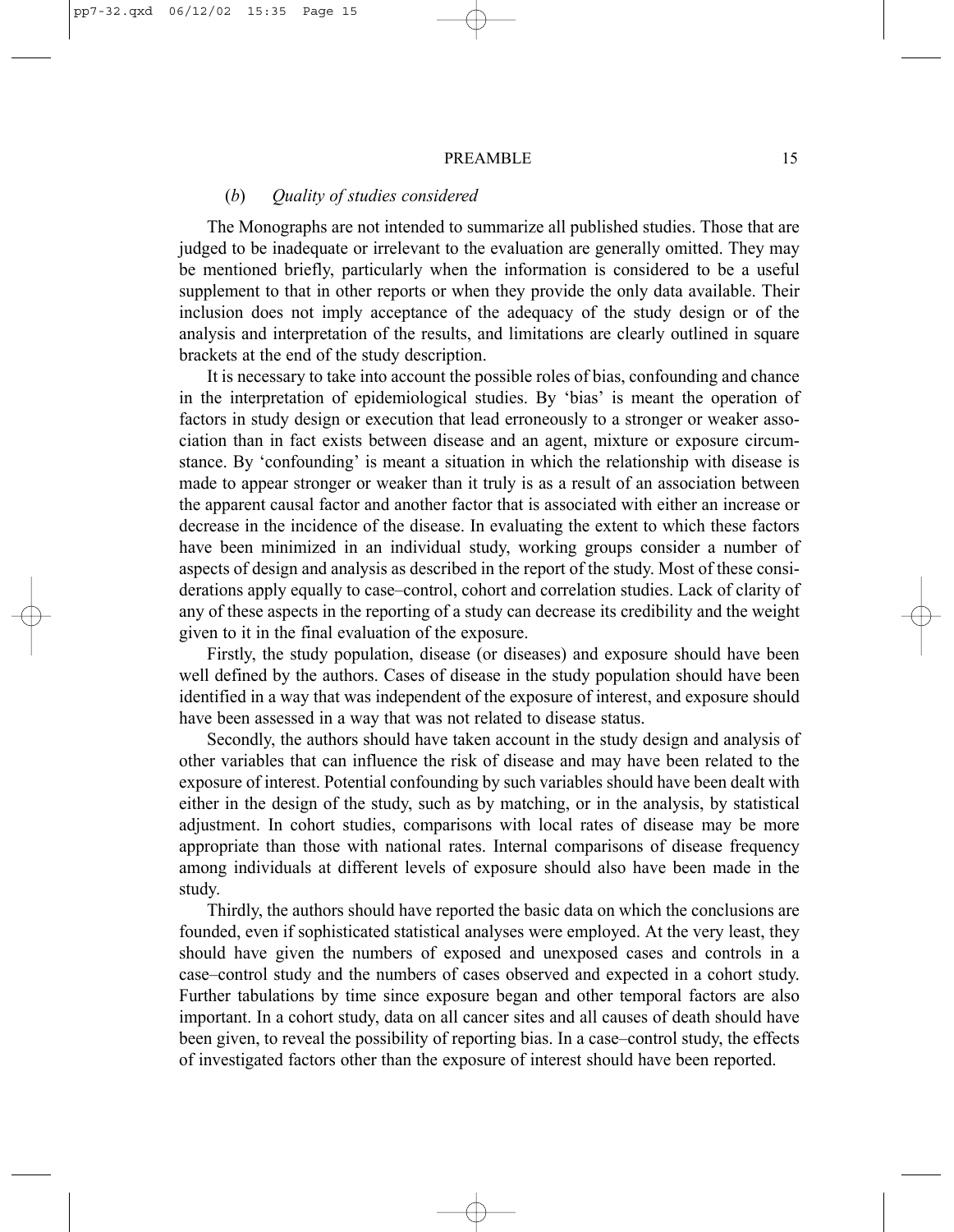### 16 IARC MONOGRAPHS VOLUME 81

Finally, the statistical methods used to obtain estimates of relative risk, absolute rates of cancer, confidence intervals and significance tests, and to adjust for confounding should have been clearly stated by the authors. The methods used should preferably have been the generally accepted techniques that have been refined since the mid-1970s. These methods have been reviewed for case–control studies (Breslow & Day, 1980) and for cohort studies (Breslow & Day, 1987).

### (*c*) *Inferences about mechanism of action*

Detailed analyses of both relative and absolute risks in relation to temporal variables, such as age at first exposure, time since first exposure, duration of exposure, cumulative exposure and time since exposure ceased, are reviewed and summarized when available. The analysis of temporal relationships can be useful in formulating models of carcinogenesis. In particular, such analyses may suggest whether a carcinogen acts early or late in the process of carcinogenesis, although at best they allow only indirect inferences about the mechanism of action. Special attention is given to measurements of biological markers of carcinogen exposure or action, such as DNA or protein adducts, as well as markers of early steps in the carcinogenic process, such as proto-oncogene mutation, when these are incorporated into epidemiological studies focused on cancer incidence or mortality. Such measurements may allow inferences to be made about putative mechanisms of action (IARC, 1991a; Vainio *et al.*, 1992).

# (*d*) *Criteria for causality*

After the individual epidemiological studies of cancer have been summarized and the quality assessed, a judgement is made concerning the strength of evidence that the agent, mixture or exposure circumstance in question is carcinogenic for humans. In making its judgement, the Working Group considers several criteria for causality. A strong association (a large relative risk) is more likely to indicate causality than a weak association, although it is recognized that relative risks of small magnitude do not imply lack of causality and may be important if the disease is common. Associations that are replicated in several studies of the same design or using different epidemiological approaches or under different circumstances of exposure are more likely to represent a causal relationship than isolated observations from single studies. If there are inconsistent results among investigations, possible reasons are sought (such as differences in amount of exposure), and results of studies judged to be of high quality are given more weight than those of studies judged to be methodologically less sound. When suspicion of carcinogenicity arises largely from a single study, these data are not combined with those from later studies in any subsequent reassessment of the strength of the evidence.

If the risk of the disease in question increases with the amount of exposure, this is considered to be a strong indication of causality, although absence of a graded response is not necessarily evidence against a causal relationship. Demonstration of a decline in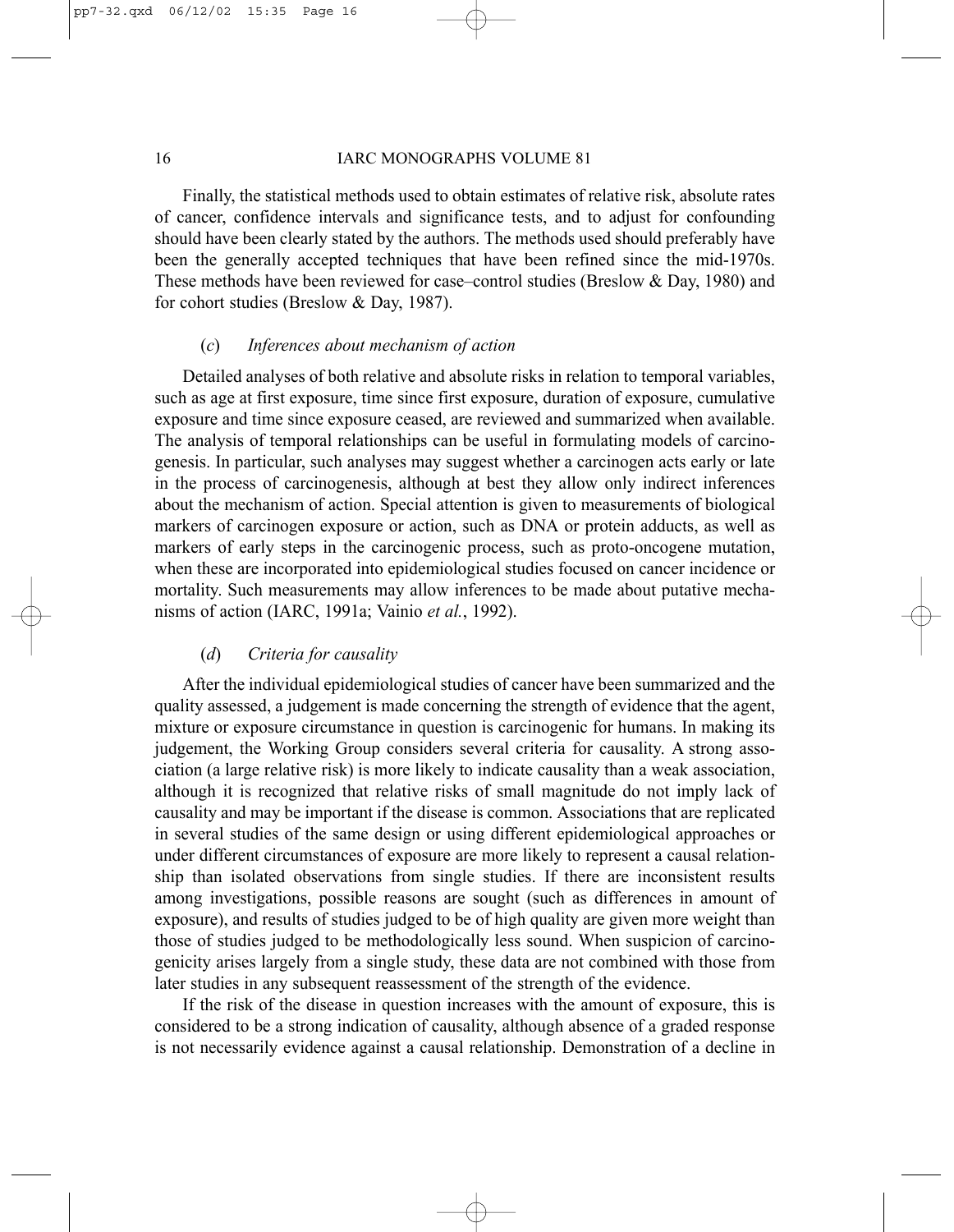risk after cessation of or reduction in exposure in individuals or in whole populations also supports a causal interpretation of the findings.

Although a carcinogen may act upon more than one target, the specificity of an association (an increased occurrence of cancer at one anatomical site or of one morphological type) adds plausibility to a causal relationship, particularly when excess cancer occurrence is limited to one morphological type within the same organ.

Although rarely available, results from randomized trials showing different rates among exposed and unexposed individuals provide particularly strong evidence for causality.

When several epidemiological studies show little or no indication of an association between an exposure and cancer, the judgement may be made that, in the aggregate, they show evidence of lack of carcinogenicity. Such a judgement requires first of all that the studies giving rise to it meet, to a sufficient degree, the standards of design and analysis described above. Specifically, the possibility that bias, confounding or misclassification of exposure or outcome could explain the observed results should be considered and excluded with reasonable certainty. In addition, all studies that are judged to be methodologically sound should be consistent with a relative risk of unity for any observed level of exposure and, when considered together, should provide a pooled estimate of relative risk which is at or near unity and has a narrow confidence interval, due to sufficient population size. Moreover, no individual study nor the pooled results of all the studies should show any consistent tendency for the relative risk of cancer to increase with increasing level of exposure. It is important to note that evidence of lack of carcinogenicity obtained in this way from several epidemiological studies can apply only to the type(s) of cancer studied and to dose levels and intervals between first exposure and observation of disease that are the same as or less than those observed in all the studies. Experience with human cancer indicates that, in some cases, the period from first exposure to the development of clinical cancer is seldom less than 20 years; latent periods substantially shorter than 30 years cannot provide evidence for lack of carcinogenicity.

# **9. STUDIES OF CANCER IN EXPERIMENTAL ANIMALS**

All known human carcinogens that have been studied adequately in experimental animals have produced positive results in one or more animal species (Wilbourn *et al.*, 1986; Tomatis *et al.*, 1989). For several agents (aflatoxins, 4-aminobiphenyl, azathioprine, betel quid with tobacco, bischloromethyl ether and chloromethyl methyl ether (technical grade), chlorambucil, chlornaphazine, ciclosporin, coal-tar pitches, coal-tars, combined oral contraceptives, cyclophosphamide, diethylstilboestrol, melphalan, 8 methoxypsoralen plus ultraviolet A radiation, mustard gas, myleran, 2-naphthylamine, nonsteroidal estrogens, estrogen replacement therapy/steroidal estrogens, solar radiation, thiotepa and vinyl chloride), carcinogenicity in experimental animals was established or highly suspected before epidemiological studies confirmed their carcinogenicity in humans (Vainio *et al.*, 1995). Although this association cannot establish that all agents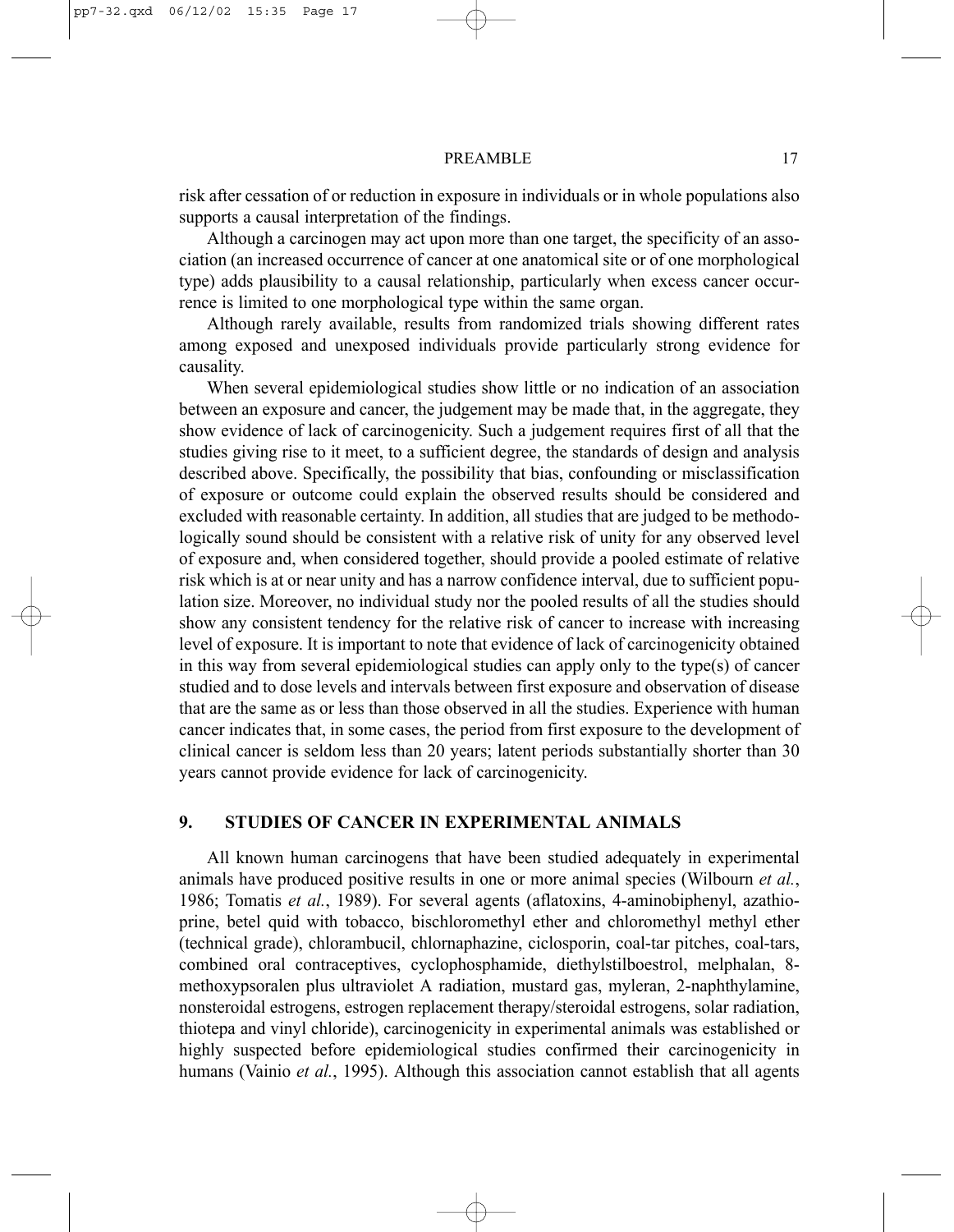and mixtures that cause cancer in experimental animals also cause cancer in humans, nevertheless, **in the absence of adequate data on humans, it is biologically plausible and prudent to regard agents and mixtures for which there is** *sufficient evidence* **(see p. 24) of carcinogenicity in experimental animals as if they presented a carcinogenic risk to humans**. The possibility that a given agent may cause cancer through a speciesspecific mechanism which does not operate in humans (see p. 27) should also be taken into consideration.

The nature and extent of impurities or contaminants present in the chemical or mixture being evaluated are given when available. Animal strain, sex, numbers per group, age at start of treatment and survival are reported.

Other types of studies summarized include: experiments in which the agent or mixture was administered in conjunction with known carcinogens or factors that modify carcinogenic effects; studies in which the end-point was not cancer but a defined precancerous lesion; and experiments on the carcinogenicity of known metabolites and derivatives.

For experimental studies of mixtures, consideration is given to the possibility of changes in the physicochemical properties of the test substance during collection, storage, extraction, concentration and delivery. Chemical and toxicological interactions of the components of mixtures may result in nonlinear dose–response relationships.

An assessment is made as to the relevance to human exposure of samples tested in experimental animals, which may involve consideration of: (i) physical and chemical characteristics, (ii) constituent substances that indicate the presence of a class of substances, (iii) the results of tests for genetic and related effects, including studies on DNA adduct formation, proto-oncogene mutation and expression and suppressor gene inactivation. The relevance of results obtained, for example, with animal viruses analogous to the virus being evaluated in the monograph must also be considered. They may provide biological and mechanistic information relevant to the understanding of the process of carcinogenesis in humans and may strengthen the plausibility of a conclusion that the biological agent under evaluation is carcinogenic in humans.

#### (*a*) *Qualitative aspects*

An assessment of carcinogenicity involves several considerations of qualitative importance, including (i) the experimental conditions under which the test was performed, including route and schedule of exposure, species, strain, sex, age, duration of follow-up; (ii) the consistency of the results, for example, across species and target organ(s); (iii) the spectrum of neoplastic response, from preneoplastic lesions and benign tumours to malignant neoplasms; and (iv) the possible role of modifying factors.

As mentioned earlier (p. 11), the *Monographs* are not intended to summarize all published studies. Those studies in experimental animals that are inadequate (e.g., too short a duration, too few animals, poor survival; see below) or are judged irrelevant to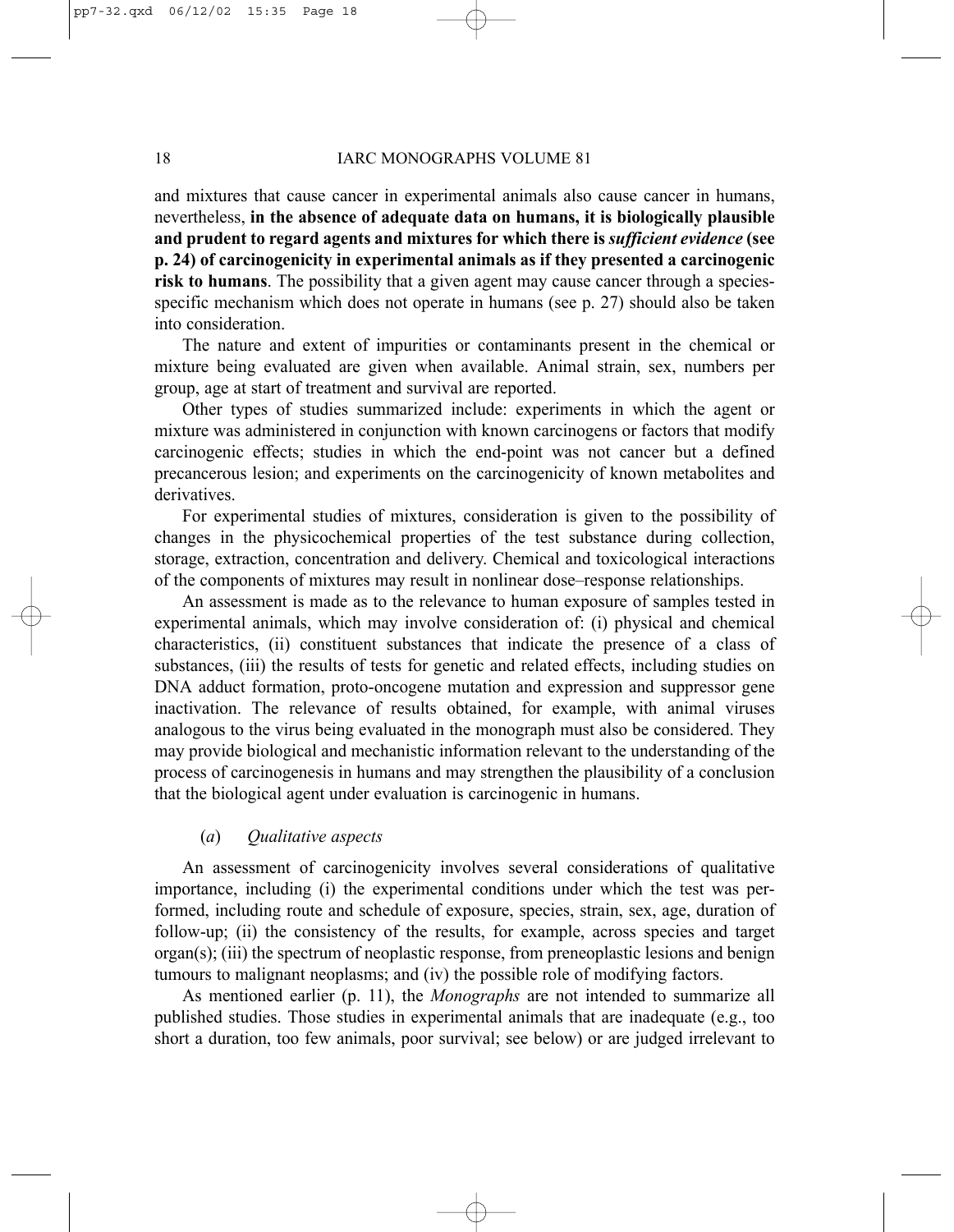the evaluation are generally omitted. Guidelines for conducting adequate long-term carcinogenicity experiments have been outlined (e.g. Montesano *et al.*, 1986).

Considerations of importance to the Working Group in the interpretation and evaluation of a particular study include: (i) how clearly the agent was defined and, in the case of mixtures, how adequately the sample characterization was reported; (ii) whether the dose was adequately monitored, particularly in inhalation experiments; (iii) whether the doses and duration of treatment were appropriate and whether the survival of treated animals was similar to that of controls; (iv) whether there were adequate numbers of animals per group; (v) whether animals of each sex were used; (vi) whether animals were allocated randomly to groups; (vii) whether the duration of observation was adequate; and (viii) whether the data were adequately reported. If available, recent data on the incidence of specific tumours in historical controls, as well as in concurrent controls, should be taken into account in the evaluation of tumour response.

When benign tumours occur together with and originate from the same cell type in an organ or tissue as malignant tumours in a particular study and appear to represent a stage in the progression to malignancy, it may be valid to combine them in assessing tumour incidence (Huff *et al.*, 1989). The occurrence of lesions presumed to be preneoplastic may in certain instances aid in assessing the biological plausibility of any neoplastic response observed. If an agent or mixture induces only benign neoplasms that appear to be end-points that do not readily progress to malignancy, it should nevertheless be suspected of being a carcinogen and requires further investigation.

#### (*b*) *Quantitative aspects*

The probability that tumours will occur may depend on the species, sex, strain and age of the animal, the dose of the carcinogen and the route and length of exposure. Evidence of an increased incidence of neoplasms with increased level of exposure strengthens the inference of a causal association between the exposure and the development of neoplasms.

The form of the dose–response relationship can vary widely, depending on the particular agent under study and the target organ. Both DNA damage and increased cell division are important aspects of carcinogenesis, and cell proliferation is a strong determinant of dose–response relationships for some carcinogens (Cohen & Ellwein, 1990). Since many chemicals require metabolic activation before being converted into their reactive intermediates, both metabolic and pharmacokinetic aspects are important in determining the dose–response pattern. Saturation of steps such as absorption, activation, inactivation and elimination may produce nonlinearity in the dose–response relationship, as could saturation of processes such as DNA repair (Hoel *et al.*, 1983; Gart *et al.*, 1986).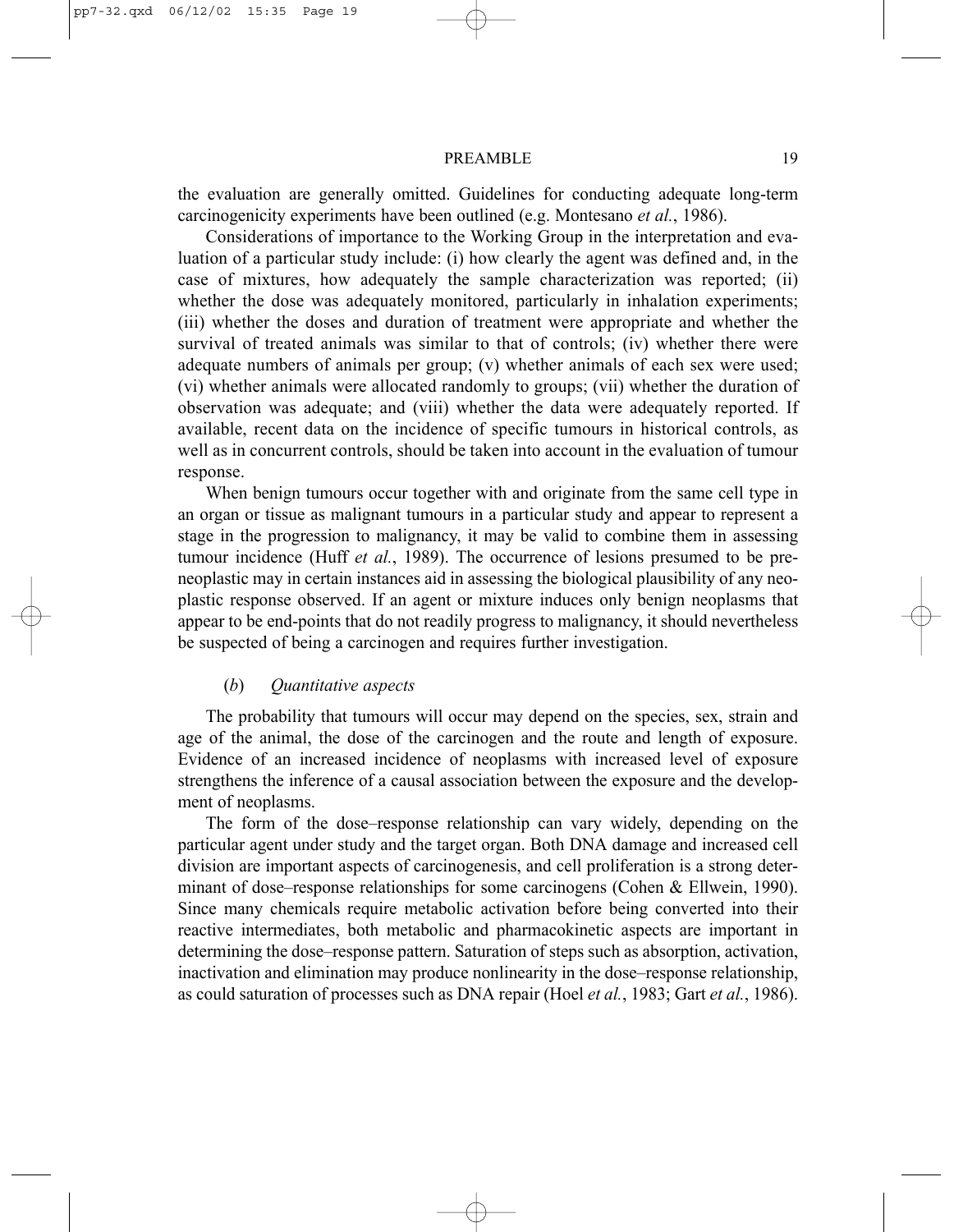# 20 IARC MONOGRAPHS VOLUME 81

# (*c*) *Statistical analysis of long-term experiments in animals*

Factors considered by the Working Group include the adequacy of the information given for each treatment group: (i) the number of animals studied and the number examined histologically, (ii) the number of animals with a given tumour type and (iii) length of survival. The statistical methods used should be clearly stated and should be the generally accepted techniques refined for this purpose (Peto *et al.*, 1980; Gart *et al.*, 1986). When there is no difference in survival between control and treatment groups, the Working Group usually compares the proportions of animals developing each tumour type in each of the groups. Otherwise, consideration is given as to whether or not appropriate adjustments have been made for differences in survival. These adjustments can include: comparisons of the proportions of tumour-bearing animals among the effective number of animals (alive at the time the first tumour is discovered), in the case where most differences in survival occur before tumours appear; life-table methods, when tumours are visible or when they may be considered 'fatal' because mortality rapidly follows tumour development; and the Mantel-Haenszel test or logistic regression, when occult tumours do not affect the animals' risk of dying but are 'incidental' findings at autopsy.

In practice, classifying tumours as fatal or incidental may be difficult. Several survival-adjusted methods have been developed that do not require this distinction (Gart *et al.*, 1986), although they have not been fully evaluated.

# **10. OTHER DATA RELEVANT TO AN EVALUATION OF CARCINOGENICITY AND ITS MECHANISMS**

In coming to an overall evaluation of carcinogenicity in humans (see pp. 25–27), the Working Group also considers related data. The nature of the information selected for the summary depends on the agent being considered.

For chemicals and complex mixtures of chemicals such as those in some occupational situations or involving cultural habits (e.g. tobacco smoking), the other data considered to be relevant are divided into those on absorption, distribution, metabolism and excretion; toxic effects; reproductive and developmental effects; and genetic and related effects.

Concise information is given on absorption, distribution (including placental transfer) and excretion in both humans and experimental animals. Kinetic factors that may affect the dose–response relationship, such as saturation of uptake, protein binding, metabolic activation, detoxification and DNA repair processes, are mentioned. Studies that indicate the metabolic fate of the agent in humans and in experimental animals are summarized briefly, and comparisons of data on humans and on animals are made when possible. Comparative information on the relationship between exposure and the dose that reaches the target site may be of particular importance for extrapolation between species. Data are given on acute and chronic toxic effects (other than cancer), such as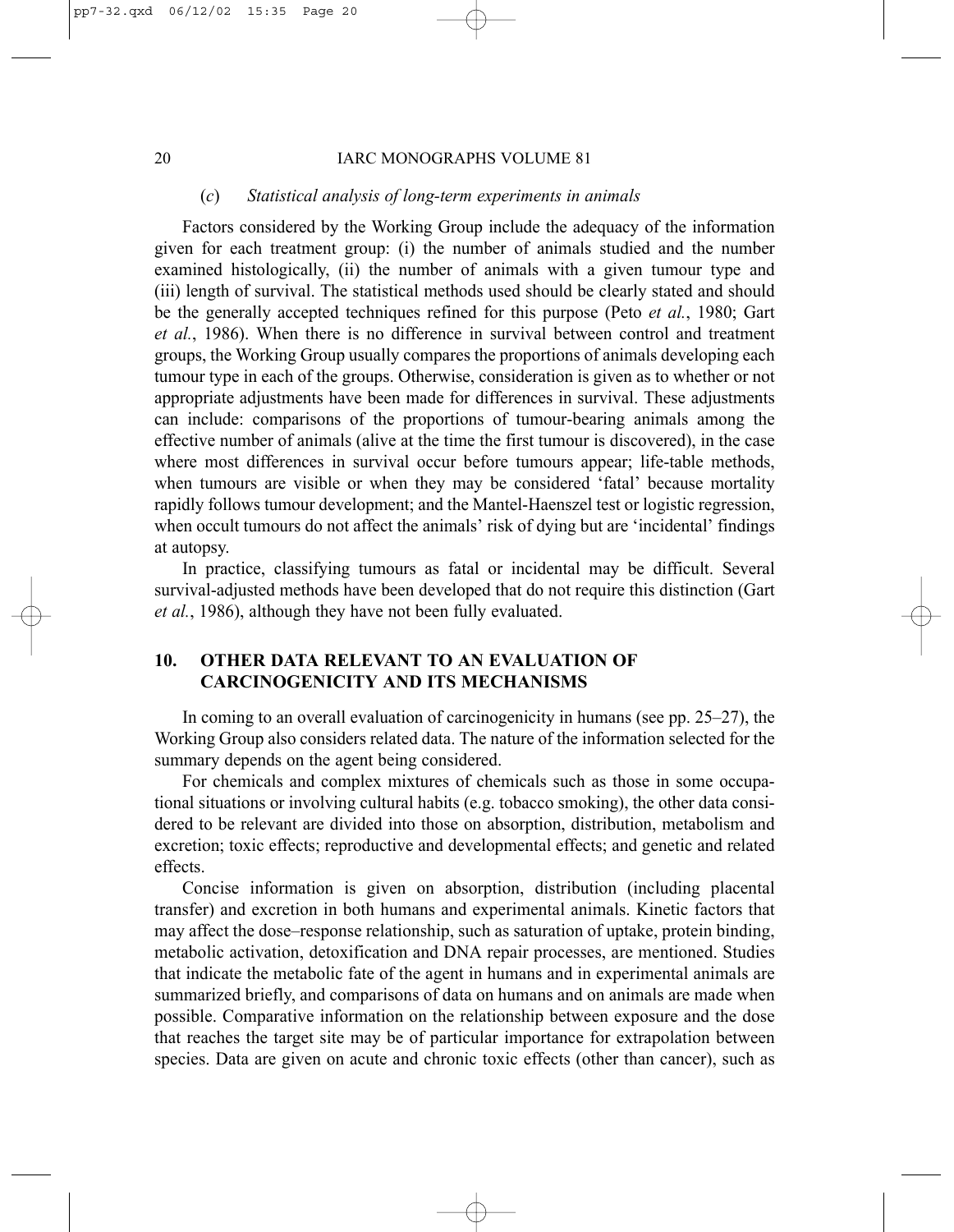organ toxicity, increased cell proliferation, immunotoxicity and endocrine effects. The presence and toxicological significance of cellular receptors is described. Effects on reproduction, teratogenicity, fetotoxicity and embryotoxicity are also summarized briefly.

Tests of genetic and related effects are described in view of the relevance of gene mutation and chromosomal damage to carcinogenesis (Vainio *et al.*, 1992; McGregor *et al.*, 1999). The adequacy of the reporting of sample characterization is considered and, where necessary, commented upon; with regard to complex mixtures, such comments are similar to those described for animal carcinogenicity tests on p. 18. The available data are interpreted critically by phylogenetic group according to the end-points detected, which may include DNA damage, gene mutation, sister chromatid exchange, micronucleus formation, chromosomal aberrations, aneuploidy and cell transformation. The concentrations employed are given, and mention is made of whether use of an exogenous metabolic system *in vitro* affected the test result. These data are given as listings of test systems, data and references. The Genetic and Related Effects data presented in the *Monographs* are also available in the form of Graphic Activity Profiles (GAP) prepared in collaboration with the United States Environmental Protection Agency (EPA) (see also Waters *et al.*, 1987) using software for personal computers that are Microsoft Windows<sup>®</sup> compatible. The EPA/IARC GAP software and database may be downloaded free of charge from *www.epa.gov/gapdb*.

Positive results in tests using prokaryotes, lower eukaryotes, plants, insects and cultured mammalian cells suggest that genetic and related effects could occur in mammals. Results from such tests may also give information about the types of genetic effect produced and about the involvement of metabolic activation. Some end-points described are clearly genetic in nature (e.g., gene mutations and chromosomal aberrations), while others are to a greater or lesser degree associated with genetic effects (e.g. unscheduled DNA synthesis). In-vitro tests for tumour-promoting activity and for cell transformation may be sensitive to changes that are not necessarily the result of genetic alterations but that may have specific relevance to the process of carcinogenesis. A critical appraisal of these tests has been published (Montesano *et al.*, 1986).

Genetic or other activity manifest in experimental mammals and humans is regarded as being of greater relevance than that in other organisms. The demonstration that an agent or mixture can induce gene and chromosomal mutations in whole mammals indicates that it may have carcinogenic activity, although this activity may not be detectably expressed in any or all species. Relative potency in tests for mutagenicity and related effects is not a reliable indicator of carcinogenic potency. Negative results in tests for mutagenicity in selected tissues from animals treated *in vivo* provide less weight, partly because they do not exclude the possibility of an effect in tissues other than those examined. Moreover, negative results in short-term tests with genetic end-points cannot be considered to provide evidence to rule out carcinogenicity of agents or mixtures that act through other mechanisms (e.g. receptor-mediated effects, cellular toxicity with regenerative proliferation, peroxisome proliferation) (Vainio *et al.*, 1992). Factors that may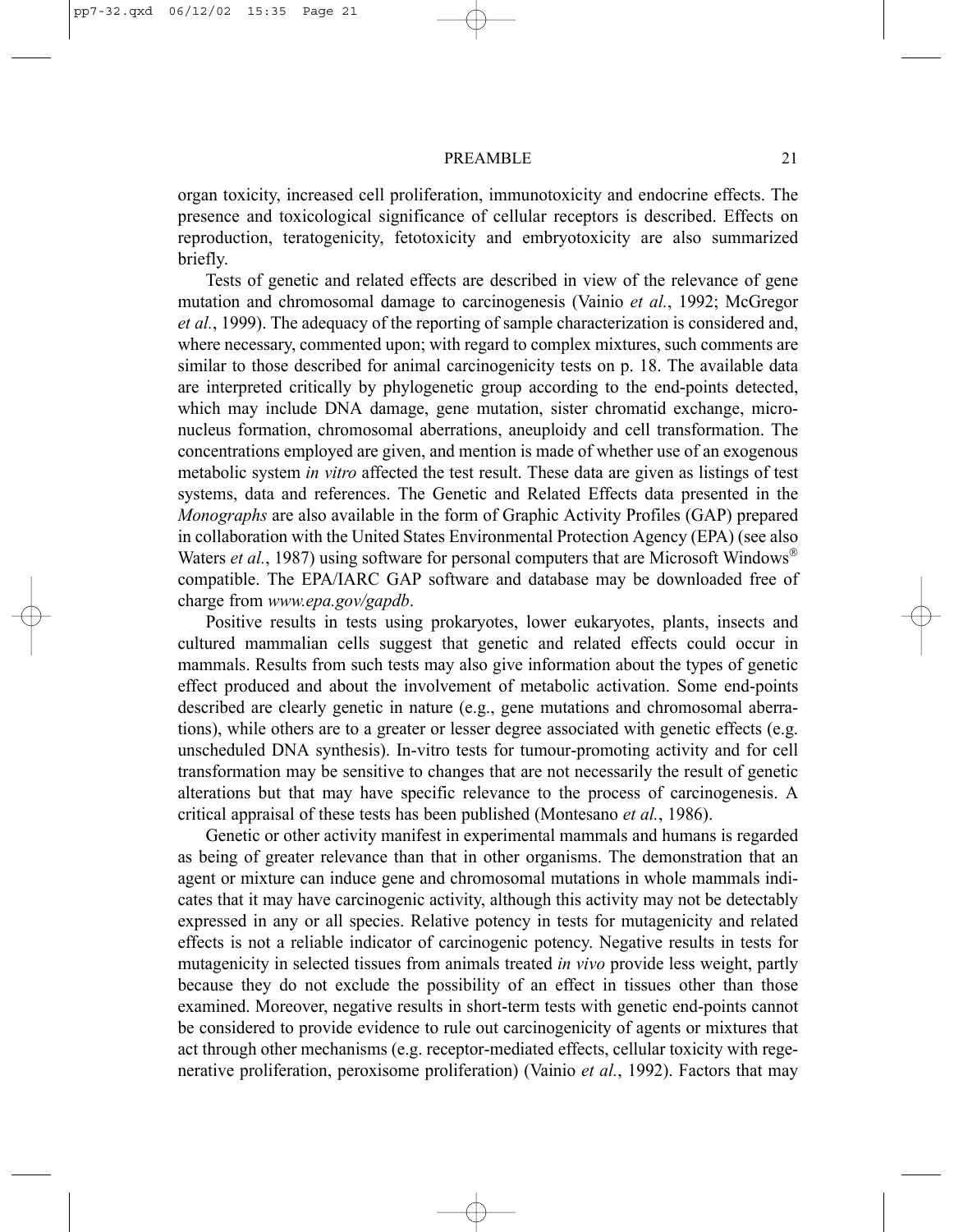lead to misleading results in short-term tests have been discussed in detail elsewhere (Montesano *et al.*, 1986).

When available, data relevant to mechanisms of carcinogenesis that do not involve structural changes at the level of the gene are also described.

The adequacy of epidemiological studies of reproductive outcome and genetic and related effects in humans is evaluated by the same criteria as are applied to epidemiological studies of cancer.

Structure–activity relationships that may be relevant to an evaluation of the carcinogenicity of an agent are also described.

For biological agents—viruses, bacteria and parasites—other data relevant to carcinogenicity include descriptions of the pathology of infection, molecular biology (integration and expression of viruses, and any genetic alterations seen in human tumours) and other observations, which might include cellular and tissue responses to infection, immune response and the presence of tumour markers.

# **11. SUMMARY OF DATA REPORTED**

In this section, the relevant epidemiological and experimental data are summarized. Only reports, other than in abstract form, that meet the criteria outlined on p. 11 are considered for evaluating carcinogenicity. Inadequate studies are generally not summarized: such studies are usually identified by a square-bracketed comment in the preceding text.

(*a*) *Exposure*

Human exposure to chemicals and complex mixtures is summarized on the basis of elements such as production, use, occurrence in the environment and determinations in human tissues and body fluids. Quantitative data are given when available. Exposure to biological agents is described in terms of transmission and prevalence of infection.

#### (*b*) *Carcinogenicity in humans*

Results of epidemiological studies that are considered to be pertinent to an assessment of human carcinogenicity are summarized. When relevant, case reports and correlation studies are also summarized.

### (*c*) *Carcinogenicity in experimental animals*

Data relevant to an evaluation of carcinogenicity in animals are summarized. For each animal species and route of administration, it is stated whether an increased incidence of neoplasms or preneoplastic lesions was observed, and the tumour sites are indicated. If the agent or mixture produced tumours after prenatal exposure or in singledose experiments, this is also indicated. Negative findings are also summarized. Dose– response and other quantitative data may be given when available.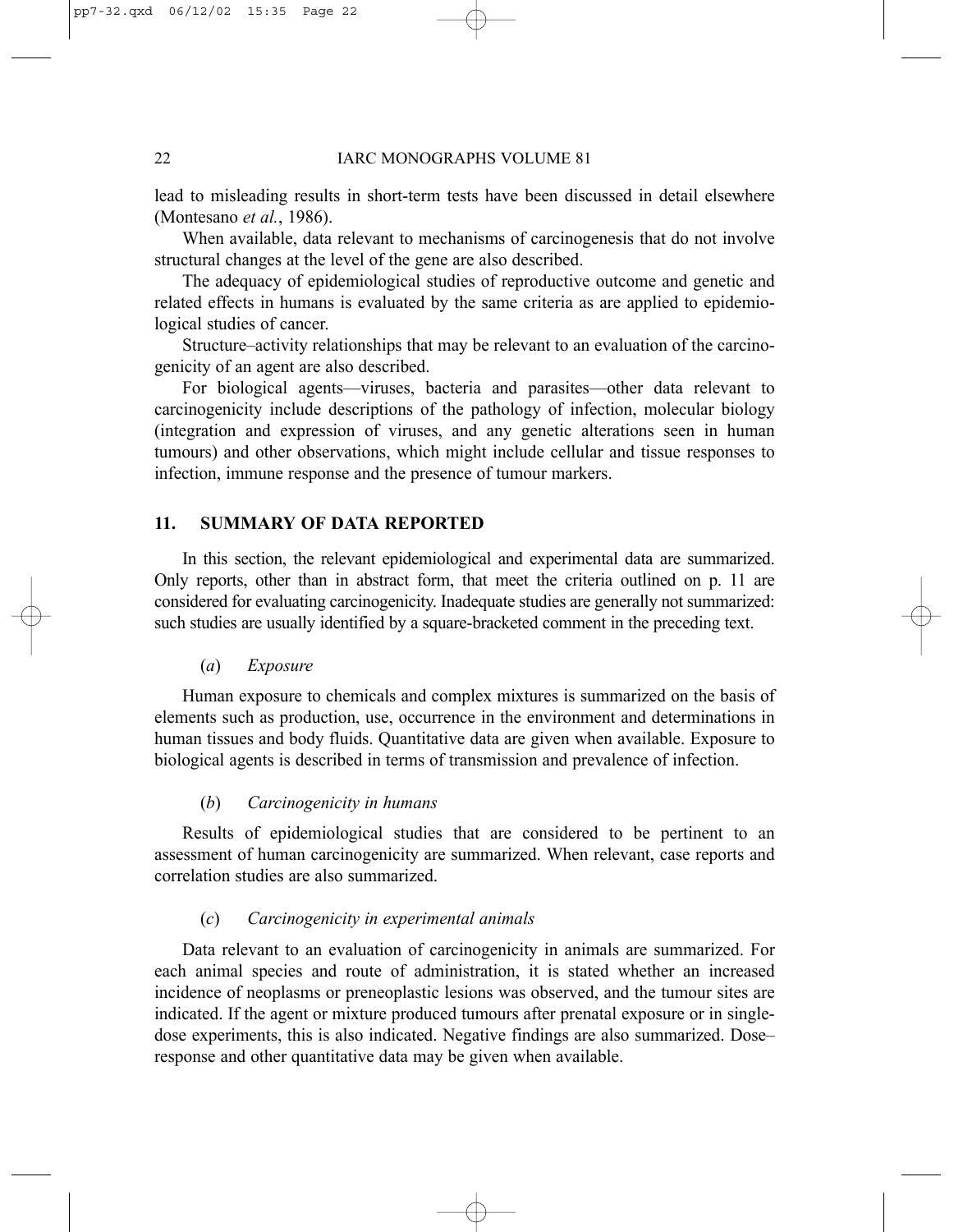# (*d*) *Other data relevant to an evaluation of carcinogenicity and its mechanisms*

Data on biological effects in humans that are of particular relevance are summarized. These may include toxicological, kinetic and metabolic considerations and evidence of DNA binding, persistence of DNA lesions or genetic damage in exposed humans. Toxicological information, such as that on cytotoxicity and regeneration, receptor binding and hormonal and immunological effects, and data on kinetics and metabolism in experimental animals are given when considered relevant to the possible mechanism of the carcinogenic action of the agent. The results of tests for genetic and related effects are summarized for whole mammals, cultured mammalian cells and nonmammalian systems.

When available, comparisons of such data for humans and for animals, and particularly animals that have developed cancer, are described.

Structure–activity relationships are mentioned when relevant.

For the agent, mixture or exposure circumstance being evaluated, the available data on end-points or other phenomena relevant to mechanisms of carcinogenesis from studies in humans, experimental animals and tissue and cell test systems are summarized within one or more of the following descriptive dimensions:

(i) Evidence of genotoxicity (structural changes at the level of the gene): for example, structure–activity considerations, adduct formation, mutagenicity (effect on specific genes), chromosomal mutation/aneuploidy

(ii) Evidence of effects on the expression of relevant genes (functional changes at the intracellular level): for example, alterations to the structure or quantity of the product of a proto-oncogene or tumour-suppressor gene, alterations to metabolic activation/inactivation/DNA repair

(iii) Evidence of relevant effects on cell behaviour (morphological or behavioural changes at the cellular or tissue level): for example, induction of mitogenesis, compensatory cell proliferation, preneoplasia and hyperplasia, survival of premalignant or malignant cells (immortalization, immunosuppression), effects on metastatic potential

(iv) Evidence from dose and time relationships of carcinogenic effects and interactions between agents: for example, early/late stage, as inferred from epidemiological studies; initiation/promotion/progression/malignant conversion, as defined in animal carcinogenicity experiments; toxicokinetics

These dimensions are not mutually exclusive, and an agent may fall within more than one of them. Thus, for example, the action of an agent on the expression of relevant genes could be summarized under both the first and second dimensions, even if it were known with reasonable certainty that those effects resulted from genotoxicity.

# **12. EVALUATION**

Evaluations of the strength of the evidence for carcinogenicity arising from human and experimental animal data are made, using standard terms.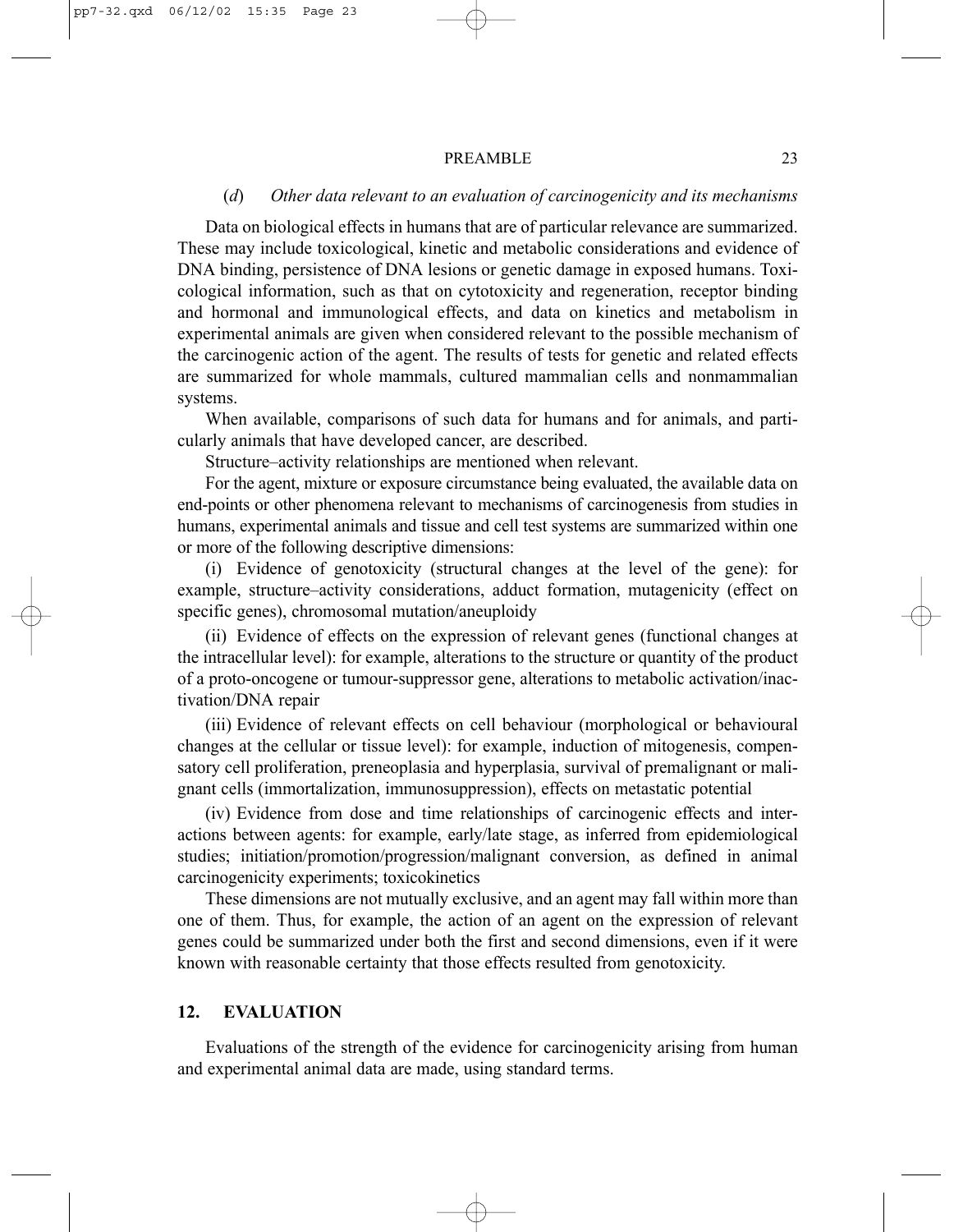### 24 IARC MONOGRAPHS VOLUME 81

It is recognized that the criteria for these evaluations, described below, cannot encompass all of the factors that may be relevant to an evaluation of carcinogenicity. In considering all of the relevant scientific data, the Working Group may assign the agent, mixture or exposure circumstance to a higher or lower category than a strict interpretation of these criteria would indicate.

# (*a*) *Degrees of evidence for carcinogenicity in humans and in experimental animals and supporting evidence*

These categories refer only to the strength of the evidence that an exposure is carcinogenic and not to the extent of its carcinogenic activity (potency) nor to the mechanisms involved. A classification may change as new information becomes available.

An evaluation of degree of evidence, whether for a single agent or a mixture, is limited to the materials tested, as defined physically, chemically or biologically. When the agents evaluated are considered by the Working Group to be sufficiently closely related, they may be grouped together for the purpose of a single evaluation of degree of evidence.

# (i) *Carcinogenicity in humans*

The applicability of an evaluation of the carcinogenicity of a mixture, process, occupation or industry on the basis of evidence from epidemiological studies depends on the variability over time and place of the mixtures, processes, occupations and industries. The Working Group seeks to identify the specific exposure, process or activity which is considered most likely to be responsible for any excess risk. The evaluation is focused as narrowly as the available data on exposure and other aspects permit.

The evidence relevant to carcinogenicity from studies in humans is classified into one of the following categories:

*Sufficient evidence of carcinogenicity*: The Working Group considers that a causal relationship has been established between exposure to the agent, mixture or exposure circumstance and human cancer. That is, a positive relationship has been observed between the exposure and cancer in studies in which chance, bias and confounding could be ruled out with reasonable confidence.

*Limited evidence of carcinogenicity*: A positive association has been observed between exposure to the agent, mixture or exposure circumstance and cancer for which a causal interpretation is considered by the Working Group to be credible, but chance, bias or confounding could not be ruled out with reasonable confidence.

*Inadequate evidence of carcinogenicity*: The available studies are of insufficient quality, consistency or statistical power to permit a conclusion regarding the presence or absence of a causal association between exposure and cancer, or no data on cancer in humans are available.

*Evidence suggesting lack of carcinogenicity*: There are several adequate studies covering the full range of levels of exposure that human beings are known to encounter, which are mutually consistent in not showing a positive association between exposure to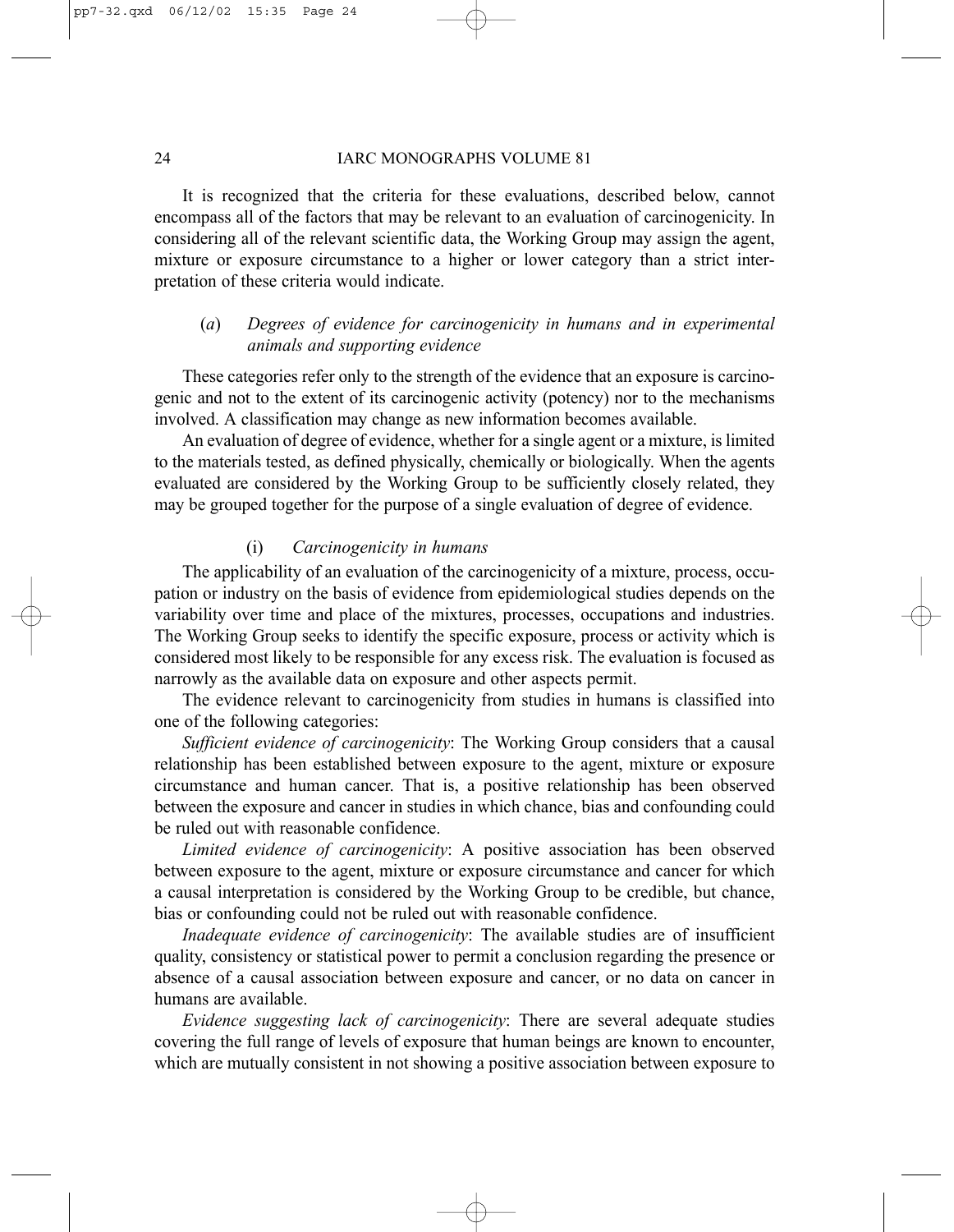the agent, mixture or exposure circumstance and any studied cancer at any observed level of exposure. A conclusion of 'evidence suggesting lack of carcinogenicity' is inevitably limited to the cancer sites, conditions and levels of exposure and length of observation covered by the available studies. In addition, the possibility of a very small risk at the levels of exposure studied can never be excluded.

In some instances, the above categories may be used to classify the degree of evidence related to carcinogenicity in specific organs or tissues.

## (ii) *Carcinogenicity in experimental animals*

The evidence relevant to carcinogenicity in experimental animals is classified into one of the following categories:

*Sufficient evidence of carcinogenicity*: The Working Group considers that a causal relationship has been established between the agent or mixture and an increased incidence of malignant neoplasms or of an appropriate combination of benign and malignant neoplasms in (a) two or more species of animals or (b) in two or more independent studies in one species carried out at different times or in different laboratories or under different protocols.

Exceptionally, a single study in one species might be considered to provide sufficient evidence of carcinogenicity when malignant neoplasms occur to an unusual degree with regard to incidence, site, type of tumour or age at onset.

*Limited evidence of carcinogenicity*: The data suggest a carcinogenic effect but are limited for making a definitive evaluation because, e.g. (a) the evidence of carcinogenicity is restricted to a single experiment; or (b) there are unresolved questions regarding the adequacy of the design, conduct or interpretation of the study; or (c) the agent or mixture increases the incidence only of benign neoplasms or lesions of uncertain neoplastic potential, or of certain neoplasms which may occur spontaneously in high incidences in certain strains.

*Inadequate evidence of carcinogenicity*: The studies cannot be interpreted as showing either the presence or absence of a carcinogenic effect because of major qualitative or quantitative limitations, or no data on cancer in experimental animals are available.

*Evidence suggesting lack of carcinogenicity*: Adequate studies involving at least two species are available which show that, within the limits of the tests used, the agent or mixture is not carcinogenic. A conclusion of evidence suggesting lack of carcinogenicity is inevitably limited to the species, tumour sites and levels of exposure studied.

# (*b*) *Other data relevant to the evaluation of carcinogenicity and its mechanisms*

Other evidence judged to be relevant to an evaluation of carcinogenicity and of sufficient importance to affect the overall evaluation is then described. This may include data on preneoplastic lesions, tumour pathology, genetic and related effects, structure– activity relationships, metabolism and pharmacokinetics, physicochemical parameters and analogous biological agents.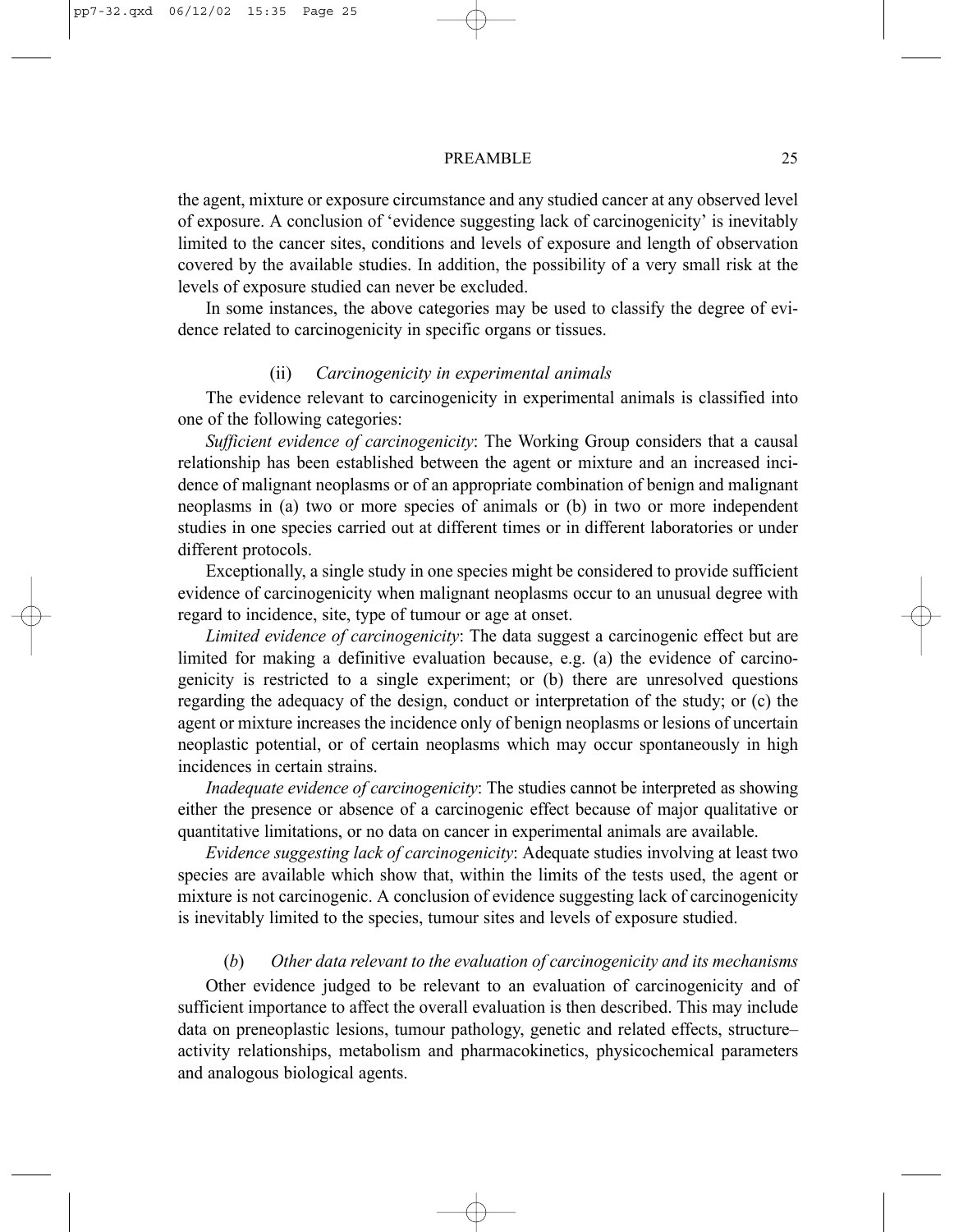#### 26 IARC MONOGRAPHS VOLUME 81

Data relevant to mechanisms of the carcinogenic action are also evaluated. The strength of the evidence that any carcinogenic effect observed is due to a particular mechanism is assessed, using terms such as weak, moderate or strong. Then, the Working Group assesses if that particular mechanism is likely to be operative in humans. The strongest indications that a particular mechanism operates in humans come from data on humans or biological specimens obtained from exposed humans. The data may be considered to be especially relevant if they show that the agent in question has caused changes in exposed humans that are on the causal pathway to carcinogenesis. Such data may, however, never become available, because it is at least conceivable that certain compounds may be kept from human use solely on the basis of evidence of their toxicity and/or carcinogenicity in experimental systems.

For complex exposures, including occupational and industrial exposures, the chemical composition and the potential contribution of carcinogens known to be present are considered by the Working Group in its overall evaluation of human carcinogenicity. The Working Group also determines the extent to which the materials tested in experimental systems are related to those to which humans are exposed.

# (*c*) *Overall evaluation*

Finally, the body of evidence is considered as a whole, in order to reach an overall evaluation of the carcinogenicity to humans of an agent, mixture or circumstance of exposure.

An evaluation may be made for a group of chemical compounds that have been evaluated by the Working Group. In addition, when supporting data indicate that other, related compounds for which there is no direct evidence of capacity to induce cancer in humans or in animals may also be carcinogenic, a statement describing the rationale for this conclusion is added to the evaluation narrative; an additional evaluation may be made for this broader group of compounds if the strength of the evidence warrants it.

The agent, mixture or exposure circumstance is described according to the wording of one of the following categories, and the designated group is given. The categorization of an agent, mixture or exposure circumstance is a matter of scientific judgement, reflecting the strength of the evidence derived from studies in humans and in experimental animals and from other relevant data.

# *Group 1 —The agent (mixture) is carcinogenic to humans. The exposure circumstance entails exposures that are carcinogenic to humans.*

This category is used when there is *sufficient evidence* of carcinogenicity in humans. Exceptionally, an agent (mixture) may be placed in this category when evidence of carcinogenicity in humans is less than sufficient but there is *sufficient evidence* of carcinogenicity in experimental animals and strong evidence in exposed humans that the agent (mixture) acts through a relevant mechanism of carcinogenicity.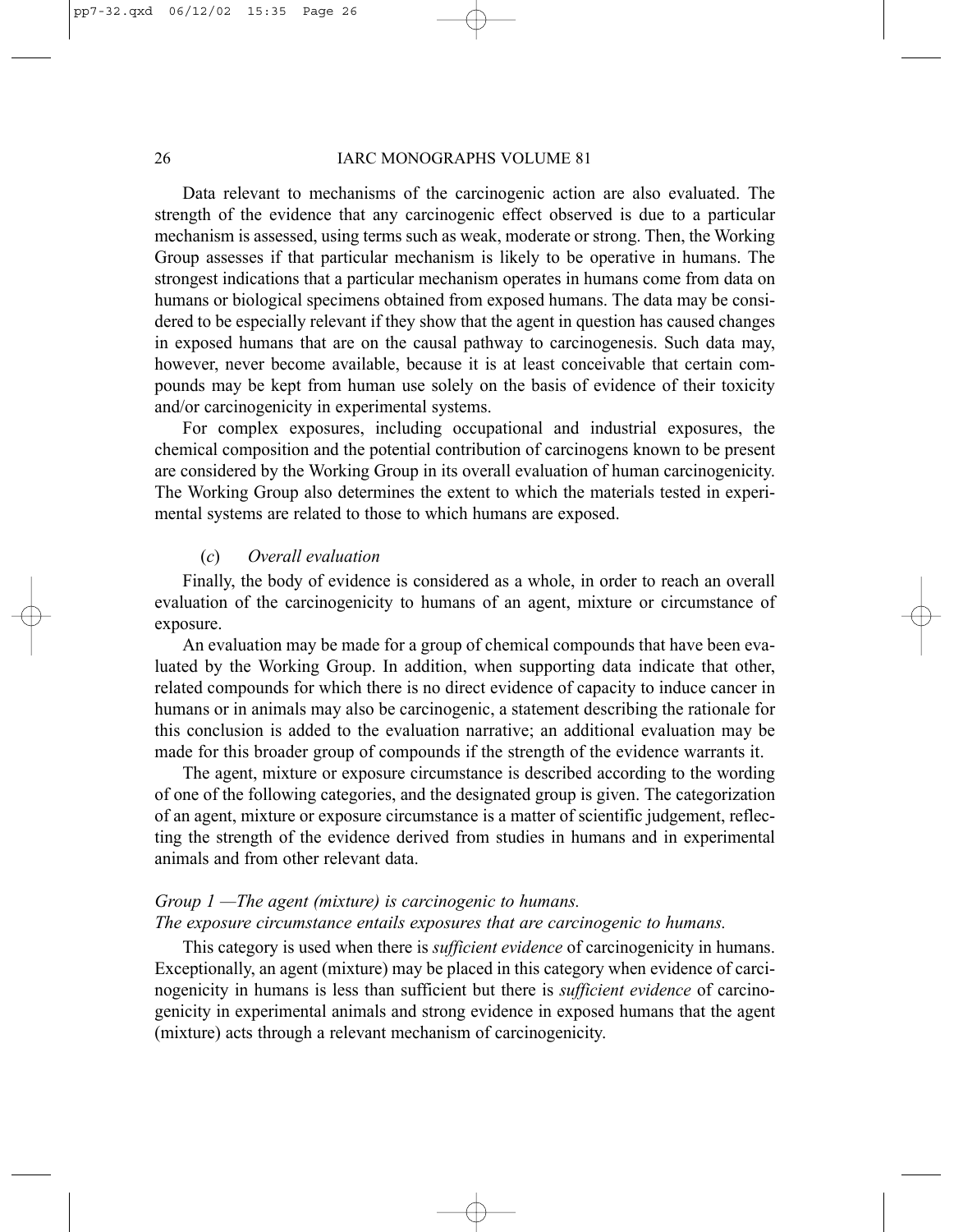# *Group 2*

This category includes agents, mixtures and exposure circumstances for which, at one extreme, the degree of evidence of carcinogenicity in humans is almost sufficient, as well as those for which, at the other extreme, there are no human data but for which there is evidence of carcinogenicity in experimental animals. Agents, mixtures and exposure circumstances are assigned to either group 2A (probably carcinogenic to humans) or group 2B (possibly carcinogenic to humans) on the basis of epidemiological and experimental evidence of carcinogenicity and other relevant data.

# *Group 2A—The agent (mixture) is probably carcinogenic to humans. The exposure circumstance entails exposures that are probably carcinogenic to humans.*

This category is used when there is *limited evidence* of carcinogenicity in humans and *sufficient evidence* of carcinogenicity in experimental animals. In some cases, an agent (mixture) may be classified in this category when there is *inadequate evidence* of carcinogenicity in humans, *sufficient evidence* of carcinogenicity in experimental animals and strong evidence that the carcinogenesis is mediated by a mechanism that also operates in humans. Exceptionally, an agent, mixture or exposure circumstance may be classified in this category solely on the basis of *limited evidence* of carcinogenicity in humans.

# *Group 2B—The agent (mixture) is possibly carcinogenic to humans. The exposure circumstance entails exposures that are possibly carcinogenic to humans.*

This category is used for agents, mixtures and exposure circumstances for which there is *limited evidence* of carcinogenicity in humans and less than *sufficient evidence* of carcinogenicity in experimental animals. It may also be used when there is *inadequate evidence* of carcinogenicity in humans but there is *sufficient evidence* of carcinogenicity in experimental animals. In some instances, an agent, mixture or exposure circumstance for which there is *inadequate evidence* of carcinogenicity in humans but *limited evidence* of carcinogenicity in experimental animals together with supporting evidence from other relevant data may be placed in this group.

# *Group 3—The agent (mixture or exposure circumstance) is not classifiable as to its carcinogenicity to humans.*

This category is used most commonly for agents, mixtures and exposure circumstances for which the *evidence of carcinogenicity* is *inadequate* in humans and *inadequate* or *limited* in experimental animals.

Exceptionally, agents (mixtures) for which the *evidence of carcinogenicity* is *inadequate* in humans but *sufficient* in experimental animals may be placed in this category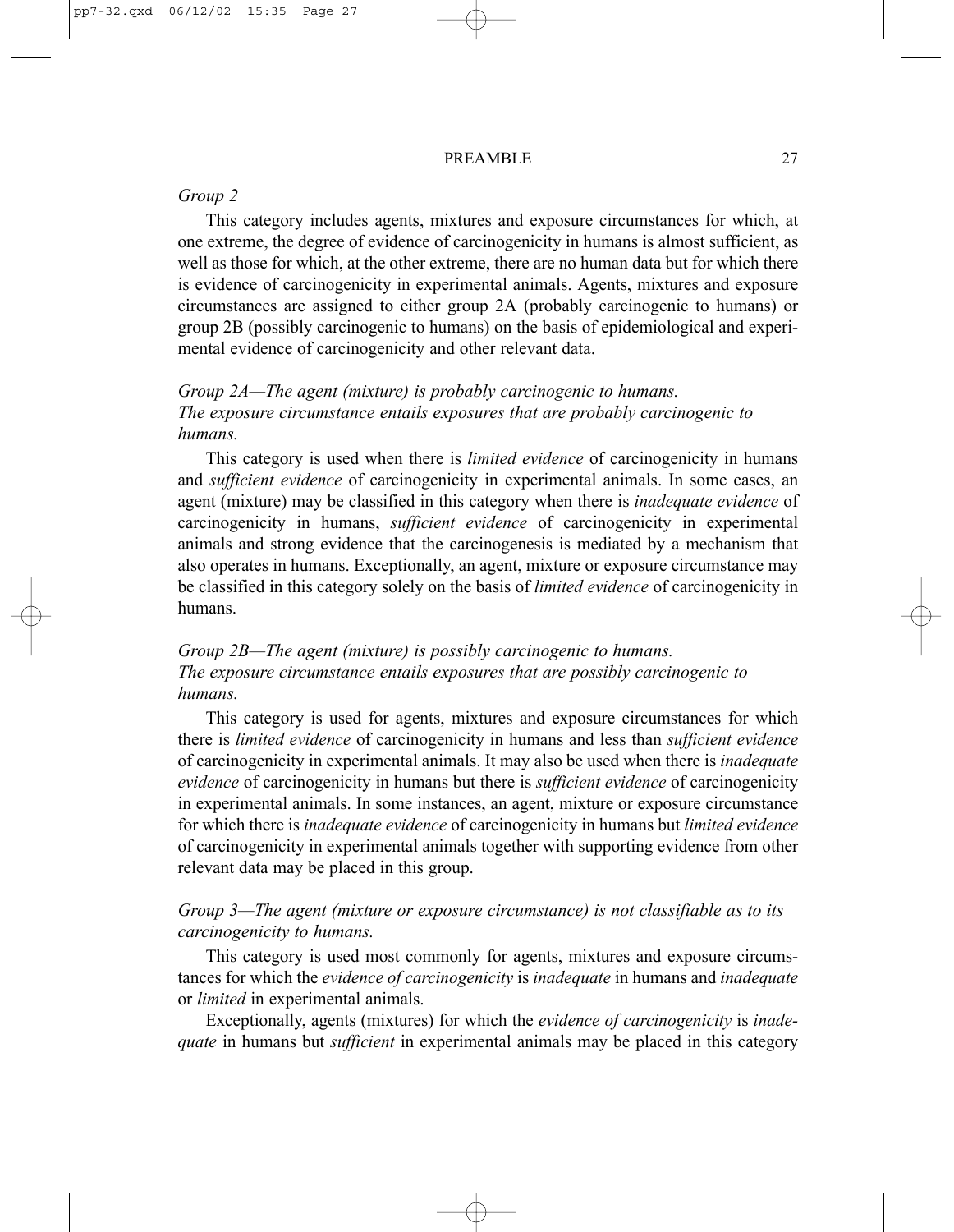when there is strong evidence that the mechanism of carcinogenicity in experimental animals does not operate in humans.

Agents, mixtures and exposure circumstances that do not fall into any other group are also placed in this category.

*Group 4—The agent (mixture) is probably not carcinogenic to humans.*

This category is used for agents or mixtures for which there is *evidence suggesting lack of carcinogenicity* in humans and in experimental animals. In some instances, agents or mixtures for which there is *inadequate evidence* of carcinogenicity in humans but *evidence suggesting lack of carcinogenicity* in experimental animals, consistently and strongly supported by a broad range of other relevant data, may be classified in this group.

# **13. REFERENCES**

- Breslow, N.E. & Day, N.E. (1980) *Statistical Methods in Cancer Research*, Vol. 1, *The Analysis of Case–Control Studies* (IARC Scientific Publications No. 32), Lyon, IARC*Press*
- Breslow, N.E. & Day, N.E. (1987) *Statistical Methods in Cancer Research*, Vol. 2, *The Design and Analysis of Cohort Studies* (IARC Scientific Publications No. 82), Lyon, IARC*Press*
- Cohen, S.M. & Ellwein, L.B. (1990) Cell proliferation in carcinogenesis. *Science*, **249**, 1007–1011
- Gart, J.J., Krewski, D., Lee, P.N., Tarone, R.E. & Wahrendorf, J. (1986) *Statistical Methods in Cancer Research*, Vol. 3, *The Design and Analysis of Long-term Animal Experiments* (IARC Scientific Publications No. 79), Lyon, IARC*Press*
- Hoel, D.G., Kaplan, N.L. & Anderson, M.W. (1983) Implication of nonlinear kinetics on risk estimation in carcinogenesis. *Science*, **219**, 1032–1037
- Huff, J.E., Eustis, S.L. & Haseman, J.K. (1989) Occurrence and relevance of chemically induced benign neoplasms in long-term carcinogenicity studies. *Cancer Metastasis Rev.*, **8**, 1– 21
- IARC (1973–1996) *Information Bulletin on the Survey of Chemicals Being Tested for Carcinogenicity/Directory of Agents Being Tested for Carcinogenicit*y, Numbers 1–17, Lyon, IARC*Press*

IARC (1976–1996), Lyon, IARC*Press*

- *Directory of On-going Research in Cancer Epidemiology 1976.* Edited by C.S. Muir & G. Wagner
- *Directory of On-going Research in Cancer Epidemiology 1977* (IARC Scientific Publications No. 17). Edited by C.S. Muir & G. Wagner
- *Directory of On-going Research in Cancer Epidemiology 1978* (IARC Scientific Publications No. 26). Edited by C.S. Muir & G. Wagner
- *Directory of On-going Research in Cancer Epidemiology 1979* (IARC Scientific Publications No. 28). Edited by C.S. Muir & G. Wagner
- *Directory of On-going Research in Cancer Epidemiology 1980* (IARC Scientific Publications No. 35). Edited by C.S. Muir & G. Wagner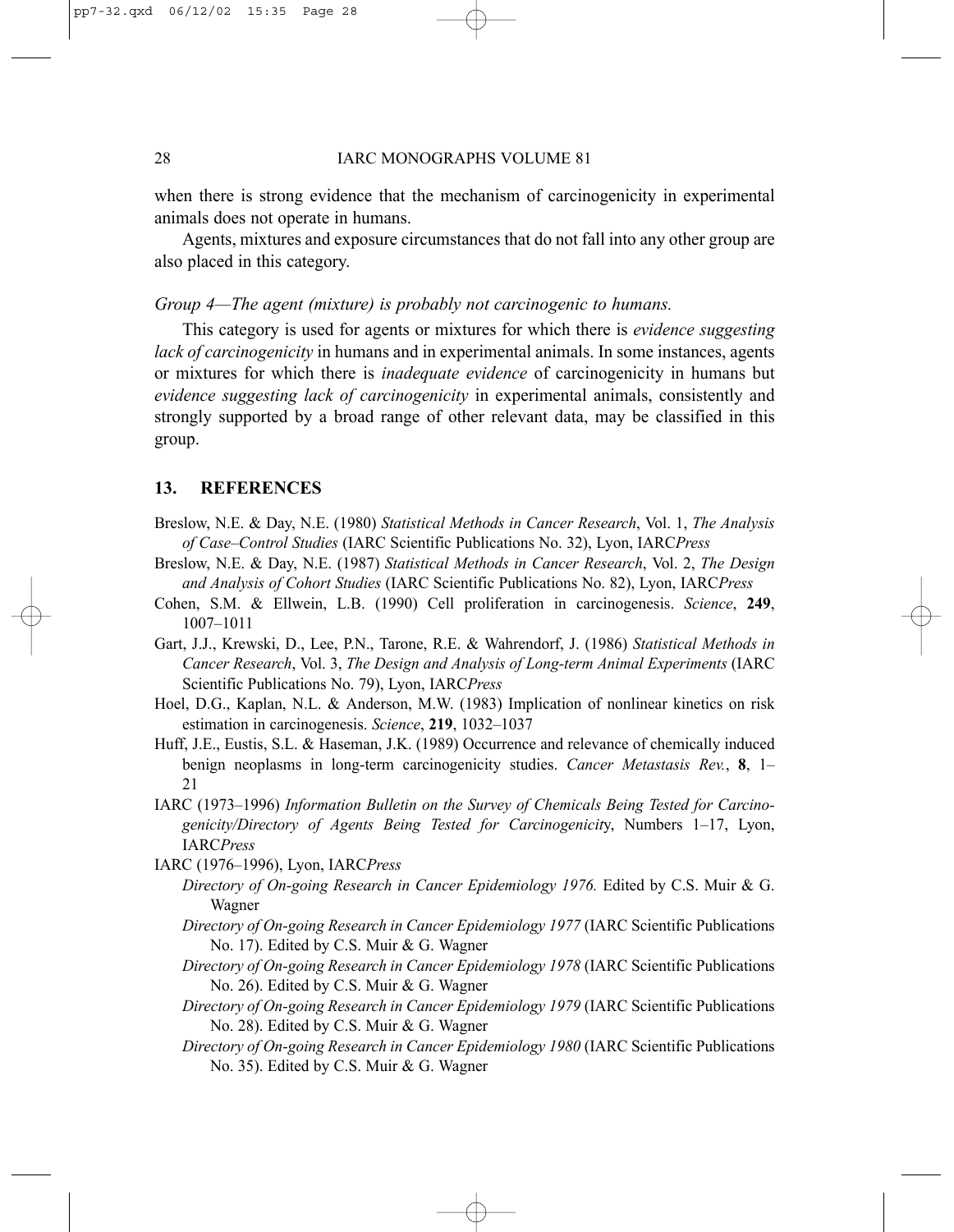- *Directory of On-going Research in Cancer Epidemiology 1981* (IARC Scientific Publications No. 38). Edited by C.S. Muir & G. Wagner
- *Directory of On-going Research in Cancer Epidemiology 1982* (IARC Scientific Publications No. 46). Edited by C.S. Muir & G. Wagner
- *Directory of On-going Research in Cancer Epidemiology 1983* (IARC Scientific Publications No. 50). Edited by C.S. Muir & G. Wagner
- *Directory of On-going Research in Cancer Epidemiology 1984* (IARC Scientific Publications No. 62). Edited by C.S. Muir & G. Wagner
- *Directory of On-going Research in Cancer Epidemiology 1985* (IARC Scientific Publications No. 69). Edited by C.S. Muir & G. Wagner
- *Directory of On-going Research in Cancer Epidemiology 1986* (IARC Scientific Publications No. 80). Edited by C.S. Muir & G. Wagner
- *Directory of On-going Research in Cancer Epidemiology 1987* (IARC Scientific Publications No. 86). Edited by D.M. Parkin & J. Wahrendorf
- *Directory of On-going Research in Cancer Epidemiology 1988* (IARC Scientific Publications No. 93). Edited by M. Coleman & J. Wahrendorf
- *Directory of On-going Research in Cancer Epidemiology 1989/90* (IARC Scientific Publications No. 101). Edited by M. Coleman & J. Wahrendorf
- *Directory of On-going Research in Cancer Epidemiology 1991* (IARC Scientific Publications No.110). Edited by M. Coleman & J. Wahrendorf
- *Directory of On-going Research in Cancer Epidemiology 1992* (IARC Scientific Publications No. 117)*.* Edited by M. Coleman, J. Wahrendorf & E. Démaret
- *Directory of On-going Research in Cancer Epidemiology 1994* (IARC Scientific Publications No. 130). Edited by R. Sankaranarayanan, J. Wahrendorf & E. Démaret
- *Directory of On-going Research in Cancer Epidemiology 1996* (IARC Scientific Publications No. 137). Edited by R. Sankaranarayanan, J. Wahrendorf & E. Démaret
- IARC (1977) *IARC Monographs Programme on the Evaluation of the Carcinogenic Risk of Chemicals to Humans*. Preamble (IARC intern. tech. Rep. No. 77/002)
- IARC (1978) *Chemicals with* Sufficient Evidence *of Carcinogenicity in Experimental Animals* IARC Monographs *Volumes 1–17* (IARC intern. tech. Rep. No. 78/003)
- IARC (1978–1993) *Environmental Carcinogens. Methods of Analysis and Exposure Measurement*, Lyon, IARC*Press*
	- *Vol. 1. Analysis of Volatile Nitrosamines in Food* (IARC Scientific Publications No. 18). Edited by R. Preussmann, M. Castegnaro, E.A. Walker & A.E. Wasserman (1978)
	- *Vol. 2. Methods for the Measurement of Vinyl Chloride in Poly(vinyl chloride), Air, Water and Foodstuffs* (IARC Scientific Publications No. 22). Edited by D.C.M. Squirrell & W. Thain (1978)
	- *Vol. 3. Analysis of Polycyclic Aromatic Hydrocarbons in Environmental Samples* (IARC Scientific Publications No. 29). Edited by M. Castegnaro, P. Bogovski, H. Kunte & E.A. Walker (1979)
	- *Vol. 4. Some Aromatic Amines and Azo Dyes in the General and Industrial Environment* (IARC Scientific Publications No. 40). Edited by L. Fishbein, M. Castegnaro, I.K. O'Neill & H. Bartsch (1981)
	- Vol. 5. Some Mycotoxins (IARC Scientific Publications No. 44). Edited by L. Stoloff, M. Castegnaro, P. Scott, I.K. O'Neill & H. Bartsch (1983)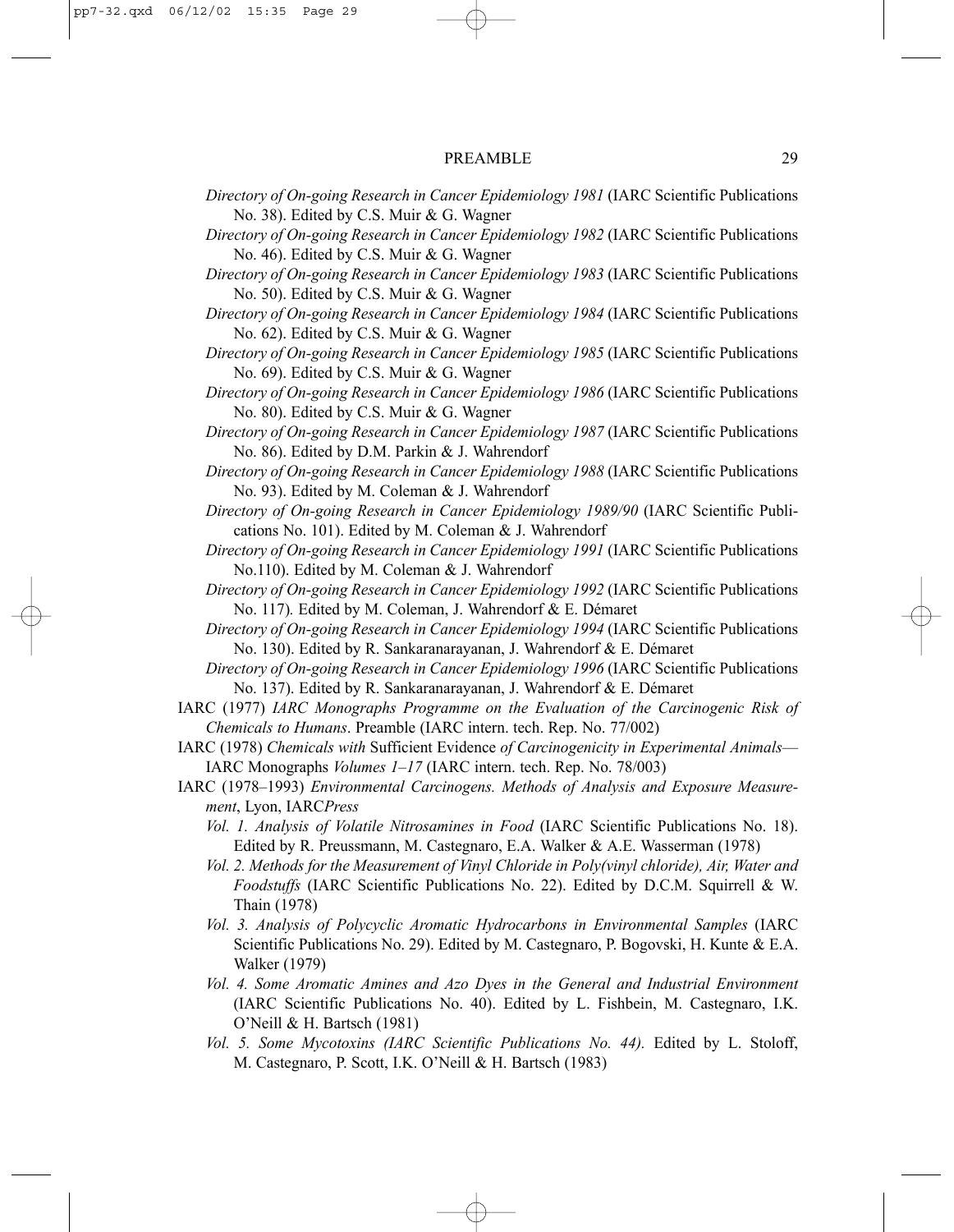- *Vol. 6. N-Nitroso Compounds (IARC Scientific Publications No. 45).* Edited by R. Preussmann, I.K. O'Neill, G. Eisenbrand, B. Spiegelhalder & H. Bartsch (1983)
- *Vol. 7. Some Volatile Halogenated Hydrocarbons* (IARC Scientific Publications No. 68). Edited by L. Fishbein & I.K. O'Neill (1985)
- *Vol. 8. Some Metals: As, Be, Cd, Cr, Ni, Pb, Se, Zn* (IARC Scientific Publications No. 71). Edited by I.K. O'Neill, P. Schuller & L. Fishbein (1986)
- *Vol. 9. Passive Smoking (IARC Scientific Publications No. 81).* Edited by I.K. O'Neill, K.D. Brunnemann, B. Dodet & D. Hoffmann (1987)
- *Vol. 10. Benzene and Alkylated Benzenes (*IARC Scientific Publications No. 85). Edited by L. Fishbein & I.K. O'Neill (1988)
- *Vol. 11. Polychlorinated Dioxins and Dibenzofurans* (IARC Scientific Publications No. 108). Edited by C. Rappe, H.R. Buser, B. Dodet & I.K. O'Neill (1991)
- *Vol. 12. Indoor Air* (IARC Scientific Publications No. 109). Edited by B. Seifert, H. van de Wiel, B. Dodet & I.K. O'Neill (1993)
- IARC (1979) *Criteria to Select Chemicals for* IARC Monographs (IARC intern. tech. Rep. No. 79/003)
- IARC (1982) *IARC Monographs on the Evaluation of the Carcinogenic Risk of Chemicals to Humans*, Supplement 4, *Chemicals, Industrial Processes and Industries Associated with Cancer in Humans* (IARC Monographs, Volumes 1 to 29), Lyon, IARC*Press*
- IARC (1983) *Approaches to Classifying Chemical Carcinogens According to Mechanism of Action* (IARC intern. tech. Rep. No. 83/001)
- IARC (1984) *Chemicals and Exposures to Complex Mixtures Recommended for Evaluation in IARC Monographs and Chemicals and Complex Mixtures Recommended for Long-term Carcinogenicity Testing* (IARC intern. tech. Rep. No. 84/002)
- IARC (1987a) *IARC Monographs on the Evaluation of Carcinogenic Risks to Humans*, Supplement 6, *Genetic and Related Effects: An Updating of Selected* IARC Monographs *from Volumes 1 to 42*, Lyon, IARC*Press*
- IARC (1987b) *IARC Monographs on the Evaluation of Carcinogenic Risks to Humans*, Supplement 7, *Overall Evaluations of Carcinogenicity: An Updating of* IARC Monographs *Volumes 1 to 42*, Lyon, IARC*Press*
- IARC (1988) *Report of an IARC Working Group to Review the Approaches and Processes Used to Evaluate the Carcinogenicity of Mixtures and Groups of Chemicals* (IARC intern. tech. Rep. No. 88/002)
- IARC (1989) *Chemicals, Groups of Chemicals, Mixtures and Exposure Circumstances to be Evaluated in Future IARC Monographs, Report of an ad hoc Working Group* (IARC intern. tech. Rep. No. 89/004)
- IARC (1991a) *A Consensus Report of an IARC Monographs Working Group on the Use of Mechanisms of Carcinogenesis in Risk Identification* (IARC intern. tech. Rep. No. 91/002)
- IARC (1991b) *Report of an ad-hoc* IARC Monographs *Advisory Group on Viruses and Other Biological Agents Such as Parasites* (IARC intern. tech. Rep. No. 91/001)
- IARC (1993) *Chemicals, Groups of Chemicals, Complex Mixtures, Physical and Biological Agents and Exposure Circumstances to be Evaluated in Future* IARC Monographs, *Report of an ad-hoc Working Group* (IARC intern. Rep. No. 93/005)
- IARC (1998a) *Report of an ad-hoc* IARC Monographs *Advisory Group on Physical Agents* (IARC Internal Report No. 98/002)